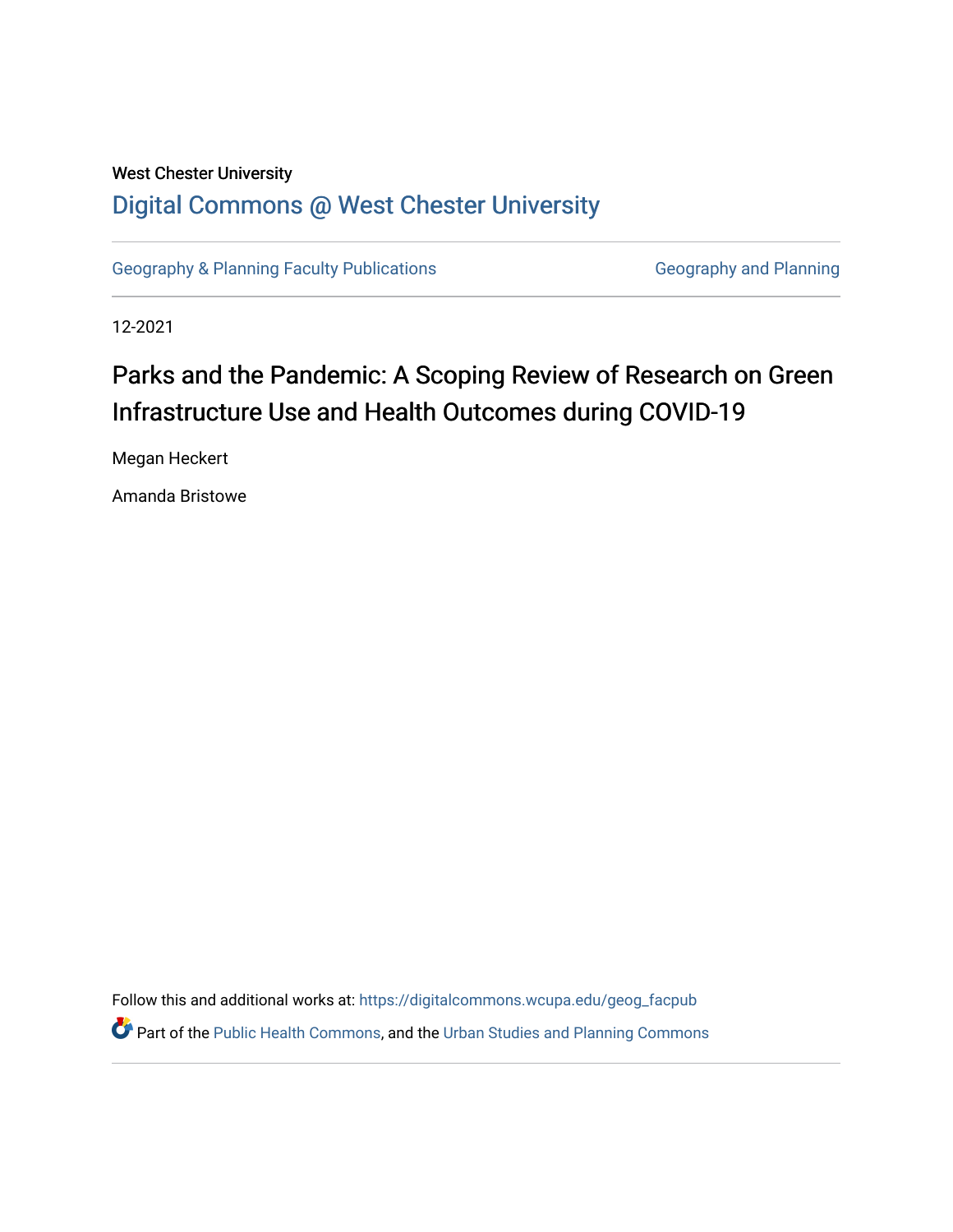



# *Review* **Parks and the Pandemic: A Scoping Review of Research on Green Infrastructure Use and Health Outcomes during COVID-19**

**Megan Heckert [\\*](https://orcid.org/0000-0002-8947-0409) and Amanda Bristowe**

Department of Geography and Planning, West Chester University, West Chester, PA 19383, USA; AB967412@wcupa.edu

**\*** Correspondence: mheckert@wcupa.edu

**Abstract:** Green infrastructure (GI) has long been known to impact human health, and many academics have used past research to argue for the potential importance of GI as a mechanism for maintaining or improving health within the context of the COVID-19 pandemic. This scoping review addresses the question: What evidence, if any, have researchers found of a relationship between green infrastructure use and health during the COVID-19 pandemic? Specifically, evaluating the (a) association of GI use with COVID-19 disease outcomes and (b) association of GI use with other health outcomes as impacted by the COVID-19 pandemic. Twenty-two studies were identified that measured GI use and studied it in relation to health outcomes during the pandemic. The studies were reviewed for the specific measures and types of GI use, level of analysis, specific types of health outcomes, and the conclusions reached with regard to GI use and health. Studies exploring COVID-19-specific health outcomes showed mixed results, while non-COVID health outcomes were more consistently improved through GI use, particularly with regard to improved mental health. While the evidence strongly suggests that GI use has played a protective role in non-COVID-19 physical and mental health during the pandemic, questions remain with regard to possible impacts on COVID transmission and mortality.

**Keywords:** green infrastructure; COVID-19; pandemic

#### **1. Introduction**

Parks, gardens, and other forms of green infrastructure (GI) have long been demonstrated as having positive health benefits for surrounding communities. Early proponents of urban parks saw them as not only important spaces for ameliorating the negative environmental conditions associated with the industrial revolution, but also as key spaces for recreation and socialization [\[1\]](#page-15-0). Research would go on to demonstrate a wide range of health impacts of GI, including benefits for both physical and mental health. Physically, exposure to parks and other forms of vegetation has been associated with overall better health [\[2](#page-15-1)[,3\]](#page-15-2), with specific effects including reduced recovery times after surgery [\[4\]](#page-15-3), reduced asthma [\[5\]](#page-15-4), reduced obesity rates [\[6\]](#page-15-5), and reduced incidence of chronic health conditions [\[7\]](#page-15-6). For mental health, natural areas are associated with reduced stress and anxiety [\[8\]](#page-15-7), street trees were associated with lower rates of antidepressant prescriptions [\[9\]](#page-15-8), and higher access to nature as children is associated with lower neuroticism in adults [\[10\]](#page-15-9). Even small green spaces such as greened alleys have been shown to have positive health effects [\[11\]](#page-15-10).The mechanisms for these impacts on health are both direct and indirect. In some cases, the green infrastructure itself has direct health effects, such as when parks are used for exercise or when views of greenery improve moods and recovery times. Other mechanisms are less direct, such as lowered heat mortality due to reductions in the urban heat island effect brought about by trees and green spaces [\[12\]](#page-15-11), or improvements in air quality as trees filter particulate matter and other pollutants from the air [\[13,](#page-15-12)[14\]](#page-15-13), positively affecting respiratory illnesses. The WHO has identified nine different pathways through



**Citation:** Heckert, M.; Bristowe, A. Parks and the Pandemic: A Scoping Review of Research on Green Infrastructure Use and Health Outcomes during COVID-19. *Int. J. Environ. Res. Public Health* **2021**, *18*, 13096. [https://doi.org/10.3390/](https://doi.org/10.3390/ijerph182413096) [ijerph182413096](https://doi.org/10.3390/ijerph182413096)

Academic Editor: Paul B. Tchounwou

Received: 6 November 2021 Accepted: 9 December 2021 Published: 11 December 2021

**Publisher's Note:** MDPI stays neutral with regard to jurisdictional claims in published maps and institutional affiliations.



**Copyright:** © 2021 by the authors. Licensee MDPI, Basel, Switzerland. This article is an open access article distributed under the terms and conditions of the Creative Commons Attribution (CC BY) license (https:/[/](https://creativecommons.org/licenses/by/4.0/) [creativecommons.org/licenses/by/](https://creativecommons.org/licenses/by/4.0/)  $4.0/$ ).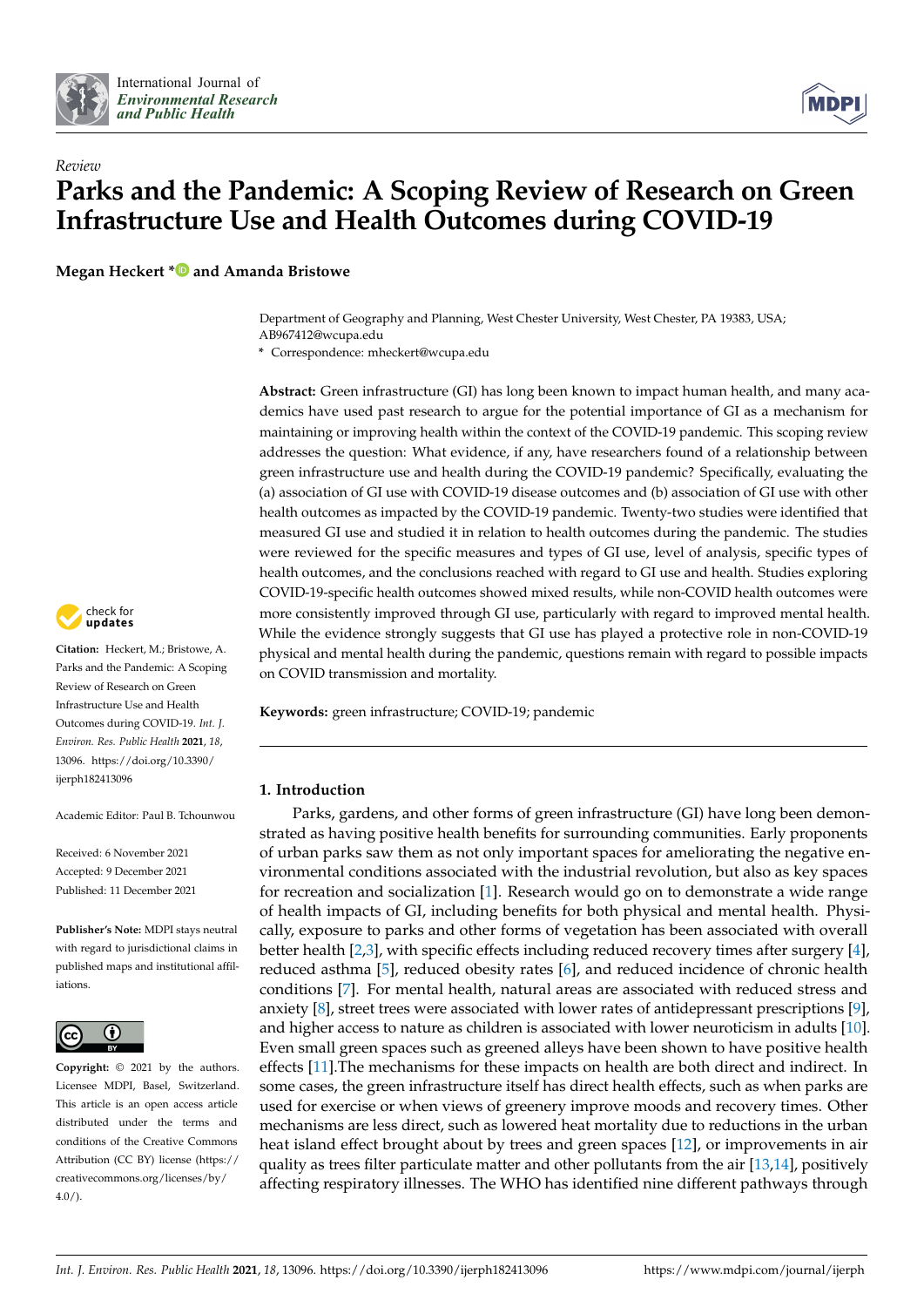which green spaces have been demonstrated to improve health, including direct pathways such as improved relaxation and less direct pathways such as improved social capital [\[15\]](#page-15-14).

Though it is not uncommon for health benefits to be ascribed to GI generally, the reality is that there are many different forms of green infrastructure and not all of them will have the same kinds of impacts on human health. A greater normalized difference vegetation index (NDVI) value is associated with increased walking, lower body mass index (BMI) in children, lower rates of depression and anxiety, and lower mortality from cardiovascular and respiratory diseases. Higher green space density was also associated with lower mortality rates. Urban green infrastructure, such as street trees, green roofs, and other streetscape greenery, can also have a positive impact on health as residents with higher street tree density had lower rates of antidepressant prescriptions and street trees may also have positive impacts against stress. Proximity to green infrastructure has been shown to promote physical activity, as those who live closer to green infrastructure were more likely to meet government recommendations for the amount of physical activity. In addition, local green infrastructure can also have a protective effect on anxiety and depression [\[15\]](#page-15-14).

In its review of the health impacts of urban green spaces, the World Health Organization highlighted that even within a single type of GI—urban parks—differences in size, amenities, and structure, as well as neighborhood context can affect the health impacts that result. High-quality green infrastructure is important for promoting physical activity and general health as the attractiveness of green infrastructure is associated with increased recreational walking. In addition, the quality of public open spaces such as parks and gardens has a greater impact on mental health than the quantity. However, large parks were associated with substantial increases in moderate to vigorous activity in children. Green infrastructure features such as paved trails and playgrounds are also associated with greater levels of physical activity. Greener residential areas and proximity to forests were associated with lower rates of childhood obesity. The presence of nearby trees and grass was shown to reduce mental fatigue in residents. A greater variability in the types of green infrastructure present can have a protective effect against coronary disease and stroke as residents have access to more aesthetically pleasing green spaces that can encourage walking [\[15\]](#page-15-14). Many of these benefits of green infrastructure suggest the potential for green infrastructure to play a role in the COVID-19 pandemic. Quite a few GI researchers have written commentary and other articles advocating for the potential importance of GI during the pandemic, given its known health benefits [\[16–](#page-15-15)[19\]](#page-15-16). There are numerous potential mechanisms through which GI might influence health during the pandemic—potentially influencing both the progression of the pandemic and general health as we navigate lockdowns and protective measures. Might exposure to green infrastructure have a protective effect against COVID-19 as it has in the case of other respiratory ailments? Might it assist in recovery as it has been demonstrated to do after surgery? Given that COVID-19 outcomes are strongly influenced by underlying health conditions [\[20\]](#page-15-17), might the positive relationship between GI and overall health translate to a positive association between GI and COVID-19 outcomes? If GI is indeed protective, could GI use serve as a form of primary prevention?

Additionally, because the pandemic has been quite different from other illnesses in its pervasiveness and impacts on general living conditions, more extensive impacts also seem possible. For example, might exposure to GI mitigate the potential negative mental and physical effects of isolation during lockdowns? Parks in particular have long been seen as important locations for physical activity and thus physical health—might that relationship become even more important during the pandemic when other locations such as gyms are closed or more difficult to access? Time spent is nature has been demonstrated to be restorative for both mental and physical health [\[21\]](#page-15-18); will that translate to pandemic conditions? Community gardens have been shown to increase social cohesion due to the facilitation of interactions among neighbors [\[22\]](#page-15-19); might GI serve as a safe space for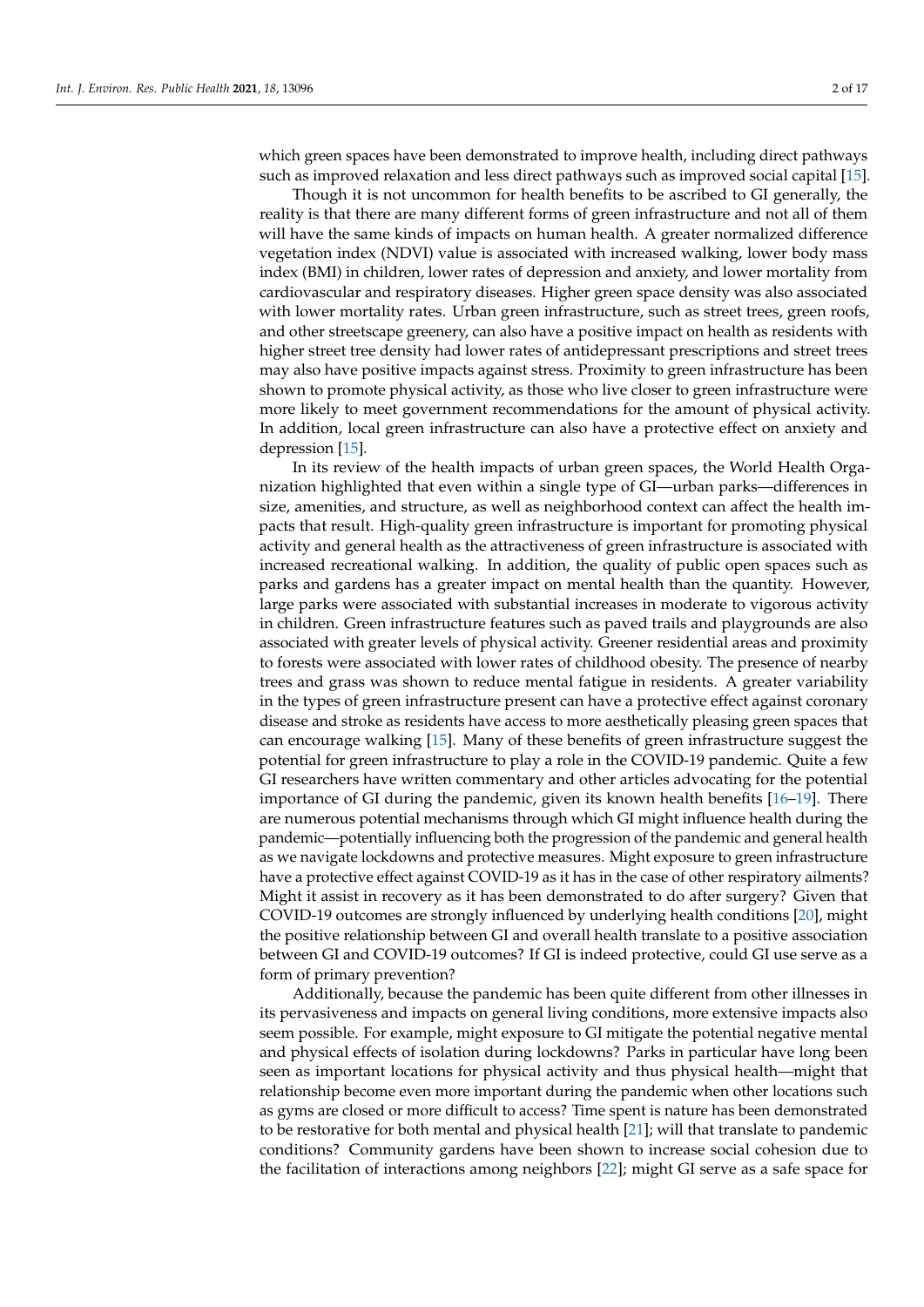interactions to battle pandemic-related isolation and its anticipated negative effects on mental health?

It must also be acknowledged, though, that the literature on green infrastructure and health is also not only positive. There is evidence of potential negative health outcomes related to use and exposure to GI, including potential exposure to allergens and chemicals produced by plants or used in their maintenance, exposure to disease, and risk of injury [\[15\]](#page-15-14). In the context of the COVID-19 pandemic, one must additionally ask if parks might serve as locations of transmission for the illness. While it is agreed that outdoor transmission of COVID-19 is rare, it is still possible and therefore does pose a risk [\[23\]](#page-15-20). In addition, certain forms of GI or outdoor activities may also encourage close contact, increasing the potential of contracting COVID-19. Yet, while outdoor transmission does pose some risk, practices can be implemented to make outdoor activities and GI use safer, such as masking and social distancing. Even if outdoor transmission of COVID is low, fear of outdoor transmission may still be important. While time in nature is generally restorative, that has not held true when the natural area evokes fear [\[24\]](#page-15-21). Might anxiety over potential COVID transmission prevent GI users from experiencing the mental health benefits of time in nature during the pandemic?

At the time of this writing, more than a year and a half into the pandemic, researchers are beginning to offer answers to some of these questions about the specific role of GI during the pandemic. For example, a recent review of built environment impacts on COVID found that the availability of parks was associated with lower risk of COVID transmission [\[25\]](#page-15-22).

The term GI itself is used in many different ways in different contexts, sometimes referring broadly to a network of multiple forms of vegetation and green spaces, while used in other contexts to refer to green interventions or projects specifically designed to address particular environmental concerns, often stormwater management [\[26\]](#page-15-23). While this paper opts to focus on the more expansive view of GI, this means grappling with its many different forms and the possibility that different forms, existing in different contexts, impacted health in different ways and experienced different impacts. This review seeks to broadly address the question: What evidence, if any, have researchers found of a relationship between green infrastructure use and health in the context of the COVID-19 pandemic? Within this context, we sought to explore evidence of two types of health impacts: (1) impacts on the COVID-19 pandemic itself, and (2) impacts on non-COVID-19 health outcomes, particularly those that have been influenced by the pandemic.

We opted to focus specifically on GI use rather than presence to ensure comparability of studies. Our primary concern here was that restrictions on mobility varied so much both geographically and temporally that the presence of GI would be expected to differ considerably in its relationship to use based on local restrictions, such that in some cases GI proximity would be a proxy for use and exposure while in other cases, with more restrictive lockdowns, it might not. This focus on use necessarily restricts the GI types included in the study to forms of GI that can be "used" or "visited", such as parks and gardens, and excludes general measures of vegetation and tree canopy.

#### **2. Materials and Methods**

As noted above, the term green infrastructure is used to mean different things in different contexts. Some use the term to refer to all natural or vegetated areas, while others use it to refer to a set of stormwater management practices, many of which use vegetation to reduce stormwater runoff [\[27\]](#page-15-24). For this review, we focused largely on the former definition. However, as noted above, our focus on use necessarily restricts that definition slightly to those forms of GI that can be said to be used. This includes a narrower range of green infrastructure forms such as parks, natural areas, and gardens.

This study was designed following the JBI guidelines for the conduct of scoping reviews [\[28\]](#page-15-25). We identified articles using a five-step process. First, we conducted a systematic search of two academic databases: EBSCOhost's Academic Search Ultra and Scopus. We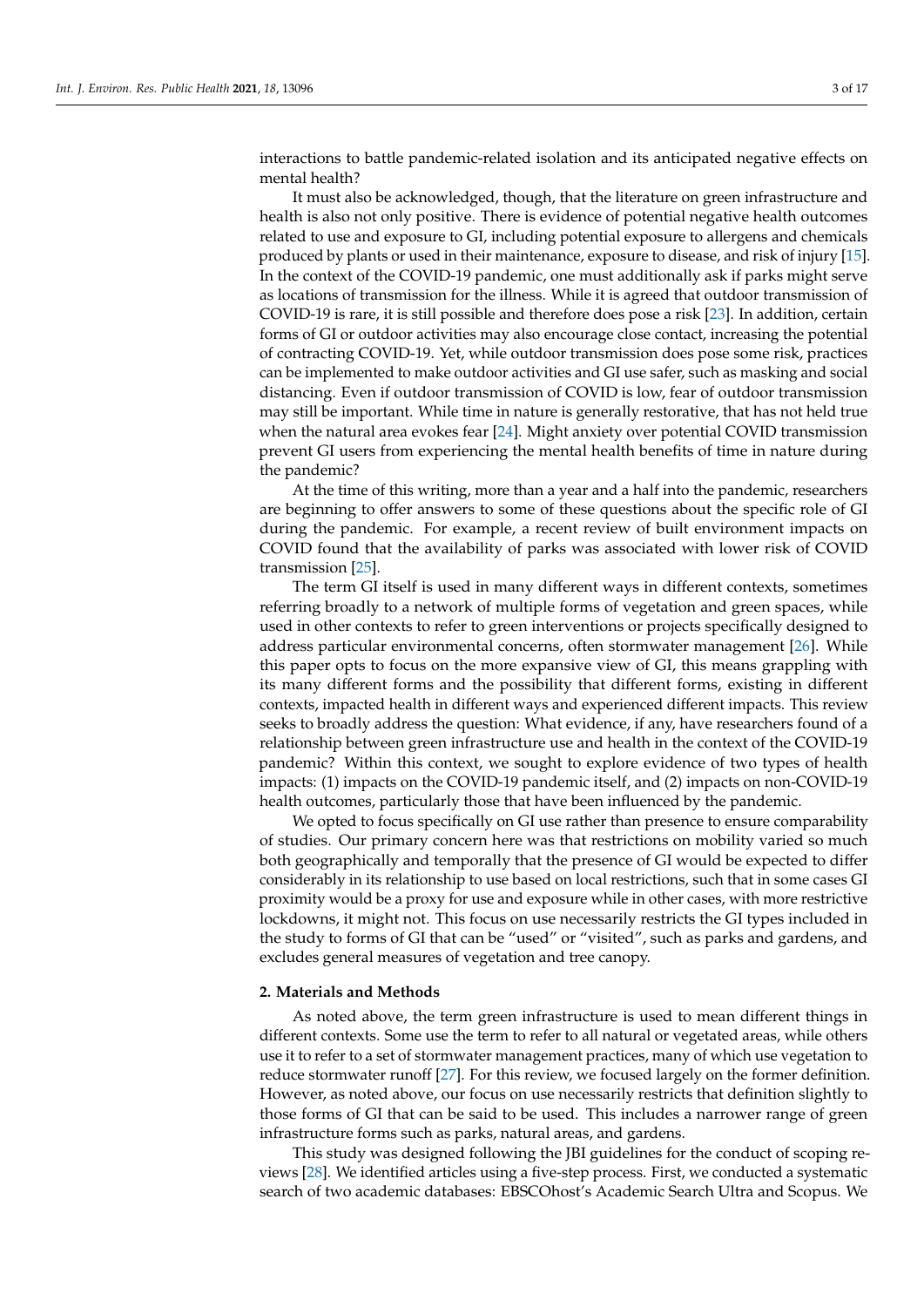conducted a series of searches between October 16 and 20, 2021, run for articles with titles, abstracts, or keywords including the term COVID-19 in addition to at least one of a list of GI-related terms. The GI search terms used were parks, greenspace, green space, green infrastructure, gardens, vegetation, nature, and natural lands. We restricted our search to peer-reviewed articles published in English. Article details were imported into Mendeley citation management software (Elsevier, Amsterdam, Netherlands), and duplicates were identified and removed. Article titles and abstracts were read to assess suitability for the review based on exploring potential links between GI and health outcomes during the COVID-19 pandemic. All remaining articles were then independently reviewed by both

researchers reviewing the full text based on the more explicit criteria of: (1) reporting the findings of an empirical study, (2) measuring GI use, and (3) explicitly testing the relationship between GI use and health outcomes. The two reviewers compared results and identified areas of disagreement. These were discussed and included or excluded only wi[th](#page-4-0) agreement of both reviewers. Figure 1 provides a diagram of the search process. In reviewing the articles, the works cited sections were further reviewed for additional articles to include*,* though no additional articles were added through this process.

<span id="page-4-0"></span>

**Figure 1.** Diagram of the search process. **Figure 1.** Diagram of the search process.

Identified articles were then read closely and notes taken as to the measure of GI use, Identified articles were then read closely and notes taken as to the measure of GI use, the level of analysis, the health outcomes measured, and the conclusions reached. Studies the level of analysis, the health outcomes measured, and the conclusions reached. Studies were assigned to the two themes of COVID-19-related and non-COVID-19 health were assigned to the two themes of COVID-19-related and non-COVID-19 health outcomes. Results within them were reviewed further and discussed by the researchers to identify potential additional questions to consider. The COVID-19 outcomes articles were further charted with regard to locations, methods, and, when available, proposed mechanisms for GI use impacts.

## **3. Results 3. Results**

Ultimately, 22 articles were included in the full review. After detailed reading and Ultimately, 22 articles were included in the full review. After detailed reading and charting on the articles, they were sorted into two themes: those reporting findings related charting on the articles, they were sorted into two themes: those reporting findings related to impacts of GI use on COVID health outcomes and those reporting findings related to impacts of GI use on non-COVID health outcomes. The full list of articles and theme designations is provided in Appendix [A.](#page-11-0) The remainder of this section reports the details of articles included in each of the two themes.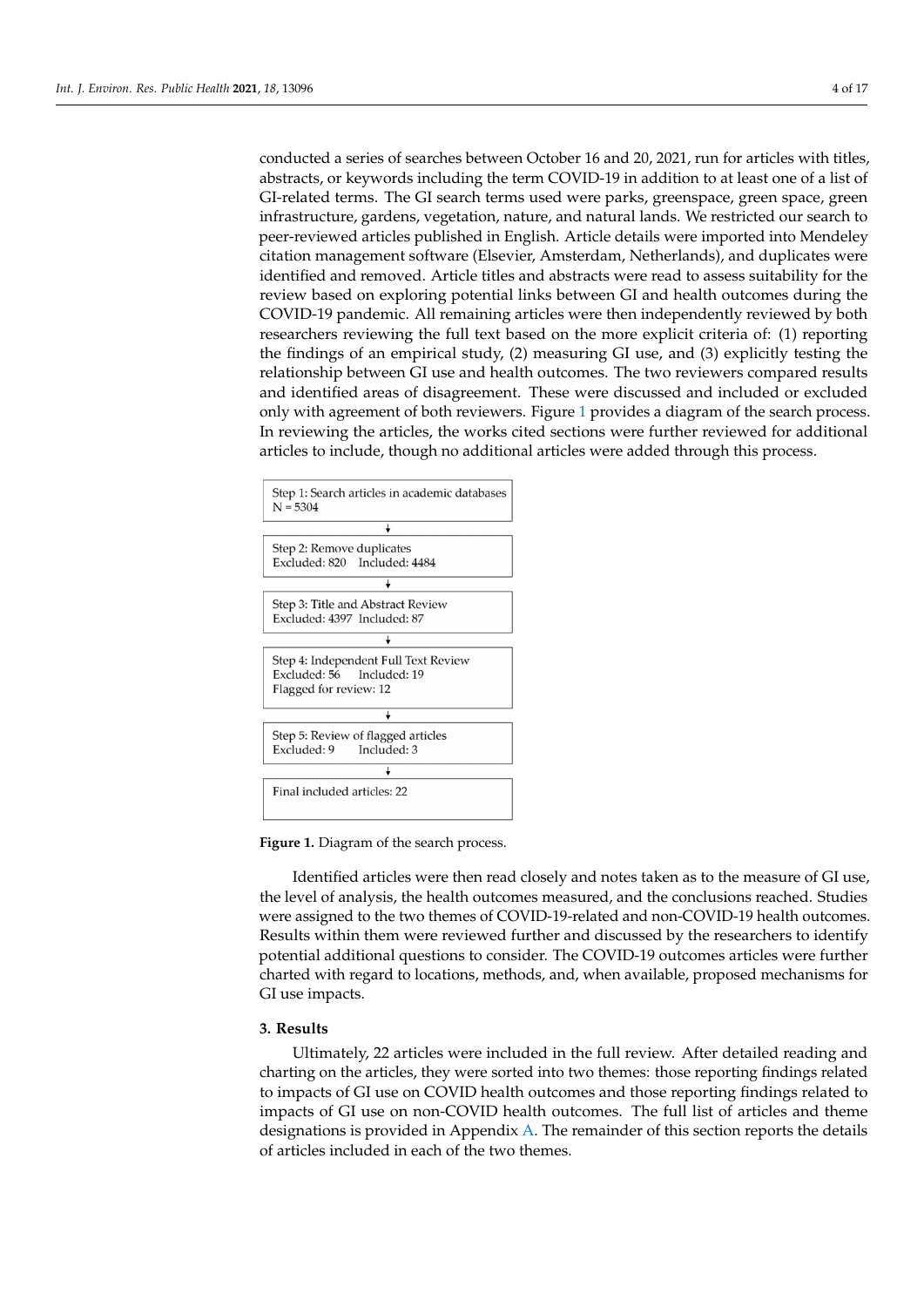#### *3.1. Theme 1: Studies Exploring the Impact of GI Use on COVID-19-Specific Health Outcomes*

Seven articles explored the potential impacts of green infrastructure use on COVID-19 related outcomes. These articles were reviewed with regard to the measure of GI use, unit of analysis, specific health outcomes, and findings with regard to GI use impacts. Details are provided in Table [1.](#page-5-0) Note that all seven studies use Google community mobility data on park use as their measure of GI use, so that section has been removed from the chart for this theme.

**Table 1.** Summary chart of articles identified in theme 1: the impacts of GI use on COVID-19-specific health outcomes.

<span id="page-5-0"></span>

| <b>Author (Year)</b>                   |                          | Unit of<br>Analysis |                | <b>Health Outcomes</b>        |                 | <b>Impact of GI Use</b>      |           |                             |  |
|----------------------------------------|--------------------------|---------------------|----------------|-------------------------------|-----------------|------------------------------|-----------|-----------------------------|--|
|                                        | District<br>State/Region | Country             | COVID-19 Cases | Rate<br>COVID-19 Reproductive | COVID-19 Deaths | Outcomes<br>Reduced Negative | No Impact | Increased Negative Outcomes |  |
| Casa Nova et al. (2021) [29]           | $\mathbf x$              |                     | X              |                               |                 |                              |           | $\boldsymbol{\chi}$         |  |
| DePhillipo et al. (2021) [30]          | $\mathbf x$              |                     | X              |                               |                 |                              | X         |                             |  |
| Johnson et al. (2021) [31]             | $\boldsymbol{\chi}$      |                     | X              |                               |                 | X                            |           |                             |  |
| Kartal, Depren, and Depren (2021) [32] |                          | $\boldsymbol{\chi}$ | $\mathsf X$    |                               | X               |                              | X         | $\mathbf x$                 |  |
| Noland (2021) [33]                     | $\boldsymbol{\chi}$      |                     |                | $\mathbf x$                   |                 |                              |           | $\mathbf x$                 |  |
| Praharaj and Han (2021) [34]           | $\boldsymbol{\chi}$      |                     | X              |                               |                 |                              | X         |                             |  |
| Tyrovolas et al. (2021) [35]           |                          | $\mathsf X$         | $\mathsf X$    |                               | X               | X                            |           | $\mathsf X$                 |  |

Six articles touched on a potential relationship between green infrastructure use and COVID-19 transmission as measured through case rates, while two assessed a relationship with COVID-19 deaths, and one measured COVID-19 reproductive rates. There were no systematic findings with regard to COVID-19 outcomes, with similar numbers of results indicating negative impacts, positive impacts, and no impacts of park use. Two of the articles found varying results within the study, as Kartal, Depren, and Depren [\[32\]](#page-16-2) noted park use as related to higher COVID-19 deaths but having no impact on cases. Tyrovolas et al. [\[35\]](#page-16-5), by contrast, found an overall pattern of park mobility indicating lower COVID-19 spread, except in areas of lockdown, where it was associated with higher spread. Of the four studies that found a positive association between park mobility and COVID-19 outcomes, two specifically noted that park results were weaker than other forms of mobility [\[30](#page-16-0)[,33\]](#page-16-3).

With the initial charting results showing such varied findings, we further reviewed each study with regard to locations, variables and relationships considered, and proposed mechanisms for the impact of GI use on COVID-19 and the geographic extent and scale of the study. Those more detailed results are provided in Appendix [B.](#page-12-0) This closer look reveals a wide variation in locations included in this research, including one global study that also specifically addressed the regions of Africa, Latin America, and the Caribbean [\[35\]](#page-16-5), and country-specific studies of England [\[31\]](#page-16-1), India [\[34\]](#page-16-4), Portugal [\[29\]](#page-15-26), Turkey [\[32\]](#page-16-2), and the US [\[30](#page-16-0)[,33\]](#page-16-3). As previously noted, all studies used Google community mobility data that provided aggregated mobility scores for six sets of destinations: retail and recreation, grocery and pharmacy, parks, transit stations, workplaces, and residential destinations. The data were derived from cell phones and compared to baseline mobility metrics from January and February 2020. Detailed descriptions of the Google data were provided in all seven studies. Six of the studies used the mobility data directly, while Johnson et al. [\[31\]](#page-16-1)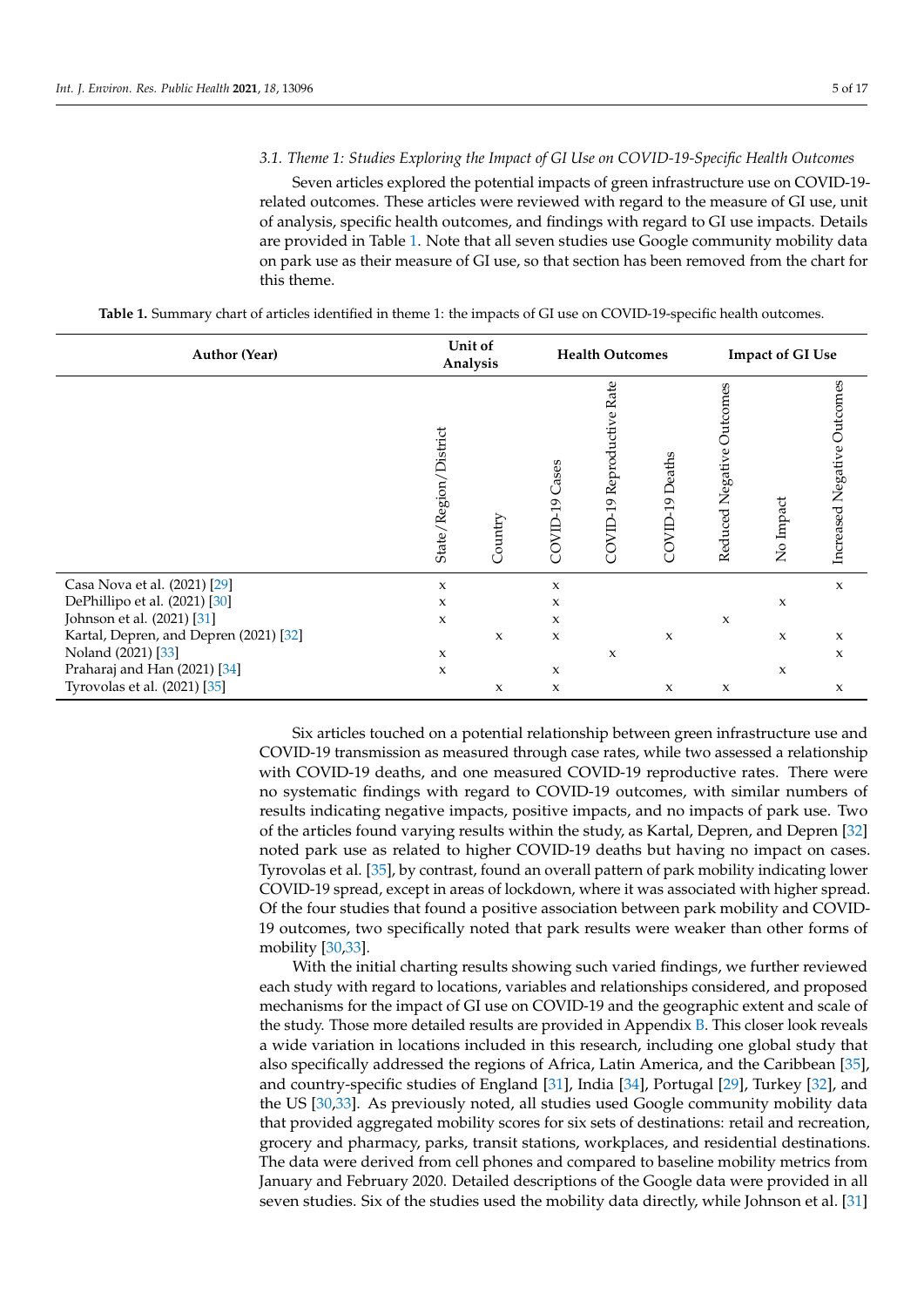transformed the data to measure park mobility as a proportion of overall mobility. Not all of the studies specifically addressed the park mobility metric with regard to mechanisms of impact, typically focusing instead on mobility in general as an indicator of the lack of social distancing. Those studies that discussed parks typically indicated the lower impact of parks in comparison to other forms of mobility and highlighted the potential lower risk of transmission in outdoor, open settings.

#### *3.2. Studies Using GI as Explanatory Variables to Understand Other Health Outcomes within the Context of the Pandemic*

We identified 15 articles that used a measure of GI use as an explanatory variable to understand non-COVID physical and mental health outcomes within the context of the pandemic and social distancing restrictions. These articles were reviewed with regard to the measure of GI use, unit of analysis, specific health outcomes, and findings with regard to GI use impacts. Details are provided in Table [2.](#page-6-0) Note that all fifteen studies use individuals as their unit of analysis, so that section has been removed from the chart for this theme.

|  |  | <b>Table 2.</b> Summary of articles identified in theme 2: the impacts of GI use on non-COVID health outcomes. |
|--|--|----------------------------------------------------------------------------------------------------------------|
|  |  |                                                                                                                |

<span id="page-6-0"></span>

| Author (Year)                           |                                       |                              |                                                    | Form<br>of GI<br>Use |                           |              |              |                   |            | <b>Health Outcomes</b>    |                  |                 |                        |                                 |                                    |             | Impact<br>of GI<br>Use |              |                           |                      |                           |                             |                     |
|-----------------------------------------|---------------------------------------|------------------------------|----------------------------------------------------|----------------------|---------------------------|--------------|--------------|-------------------|------------|---------------------------|------------------|-----------------|------------------------|---------------------------------|------------------------------------|-------------|------------------------|--------------|---------------------------|----------------------|---------------------------|-----------------------------|---------------------|
|                                         | Self-reported park/green space visits | Self-reported private GI use | green or natural area<br><b>Jse of unspecified</b> | Anxiety              | Cancer symptoms           | Depression   | Fatigue      | Life satisfaction | Loneliness | Mental distress           | Mental wellbeing | Physical health | Psychological distress | Psychopathology (internalizing) | (externalizing)<br>Psychopathology | Self-esteem | Sleep quality          | Somatization | <b>Stress</b>             | Subjective wellbeing | Reduced negative outcomes | Increased positive outcomes | No impact           |
| Corley et al. (2021) [36]               |                                       | $\mathbf x$                  |                                                    | $\mathsf X$          |                           |              |              |                   |            |                           | $\mathbf{x}$     | $\mathbf x$     |                        |                                 |                                    |             | $\mathbf x$            |              |                           |                      | $\mathbf x$               |                             |                     |
| Gola et al. (2021) [37]                 |                                       |                              | $\mathsf X$                                        | $\boldsymbol{\chi}$  |                           | $\mathbf x$  |              |                   |            |                           |                  |                 |                        |                                 |                                    |             |                        |              |                           |                      | $\mathbf x$               |                             |                     |
| Heo et al. (2021) [38]                  | X                                     |                              |                                                    | $\mathsf X$          |                           | $\mathbf x$  |              |                   |            |                           |                  |                 |                        |                                 |                                    |             |                        |              |                           |                      | $\mathbf x$               |                             | $\mathsf X$         |
| Hubbard et al. (2021) [39]              | $\mathbf x$                           |                              |                                                    |                      |                           |              |              |                   |            |                           |                  |                 | $\mathsf X$            |                                 |                                    |             |                        |              |                           |                      | $\mathbf x$               |                             |                     |
| Jackson et al. (2021) [40]              |                                       |                              | $\mathbf x$                                        |                      |                           |              |              |                   |            |                           |                  |                 |                        |                                 |                                    |             |                        |              |                           | X                    | $\boldsymbol{\chi}$       |                             |                     |
| Lee et al. (2021) [41]                  | $\mathbf x$                           |                              |                                                    |                      |                           |              |              |                   |            |                           |                  |                 |                        |                                 |                                    |             |                        |              | $\mathsf X$               |                      | $\mathbf x$               |                             |                     |
| Lehberger, Kleih and Sparke (2021) [42] | $\mathbf x$                           | $\boldsymbol{\mathsf{x}}$    |                                                    |                      |                           |              |              |                   |            |                           | X                |                 |                        |                                 |                                    |             |                        |              |                           |                      |                           | X                           |                     |
| Longman et al. (2021) [43]              |                                       |                              | X                                                  | $\mathbf x$          |                           | $\mathbf{x}$ | $\mathbf{x}$ |                   |            |                           |                  |                 |                        |                                 |                                    |             |                        |              |                           |                      | X                         |                             | $\boldsymbol{\chi}$ |
| Marques et al. (2021) [44]              | $\mathbf{x}$                          | $\mathbf{x}$                 |                                                    |                      |                           |              |              |                   |            | $\boldsymbol{\mathsf{X}}$ |                  |                 |                        |                                 |                                    |             |                        |              |                           |                      | $\mathsf X$               |                             |                     |
| Mayen Huerta and Utomo (2021) [45]      | X                                     |                              |                                                    |                      |                           |              |              |                   |            |                           | X                |                 |                        |                                 |                                    |             |                        |              |                           |                      |                           | X                           |                     |
| Pearson et al. (2021) [46]              | $\mathbf x$                           | $\boldsymbol{\chi}$          |                                                    |                      | $\boldsymbol{\mathsf{x}}$ |              |              |                   |            |                           |                  |                 |                        |                                 |                                    |             |                        |              |                           |                      | $\mathsf X$               |                             |                     |
| Rajoo et al. (2021) [47]                |                                       |                              | $\mathbf{x}$                                       | $\boldsymbol{\chi}$  |                           | $\mathsf X$  |              |                   |            |                           |                  |                 |                        |                                 |                                    |             |                        |              | $\mathbf{x}$              |                      | $\mathbf x$               |                             |                     |
| Ribeiro et al. (2021) [48]              | X                                     | $\boldsymbol{\chi}$          |                                                    |                      |                           |              |              |                   |            |                           |                  |                 | $\mathsf X$            |                                 |                                    |             |                        | X            | $\boldsymbol{\mathsf{X}}$ |                      | $\mathsf X$               |                             |                     |
| Rosen et al. (2021) [49]                |                                       |                              | $\mathsf X$                                        |                      |                           |              |              |                   |            |                           |                  |                 |                        | $\mathbf x$                     | $\boldsymbol{\chi}$                |             |                        |              |                           |                      |                           |                             | $\boldsymbol{\chi}$ |
| Soga et al. (2020) [50]                 | $\mathsf X$                           |                              |                                                    | $\mathsf X$          |                           | $\mathbf x$  |              | $X$ $X$           |            |                           |                  |                 |                        |                                 |                                    | $\mathsf X$ |                        |              |                           |                      | $X$ $X$                   |                             |                     |

Studies in this theme included both a wider array of outcomes and a wider range of GI variables than the first theme. Health outcomes included a range of mental health measures including anxiety, depression, and stress, physical health outcomes including sleep quality, somatization, and fatigue, and general outcomes including wellbeing and life satisfaction. GI variables included use of public parks and green spaces, use of private green spaces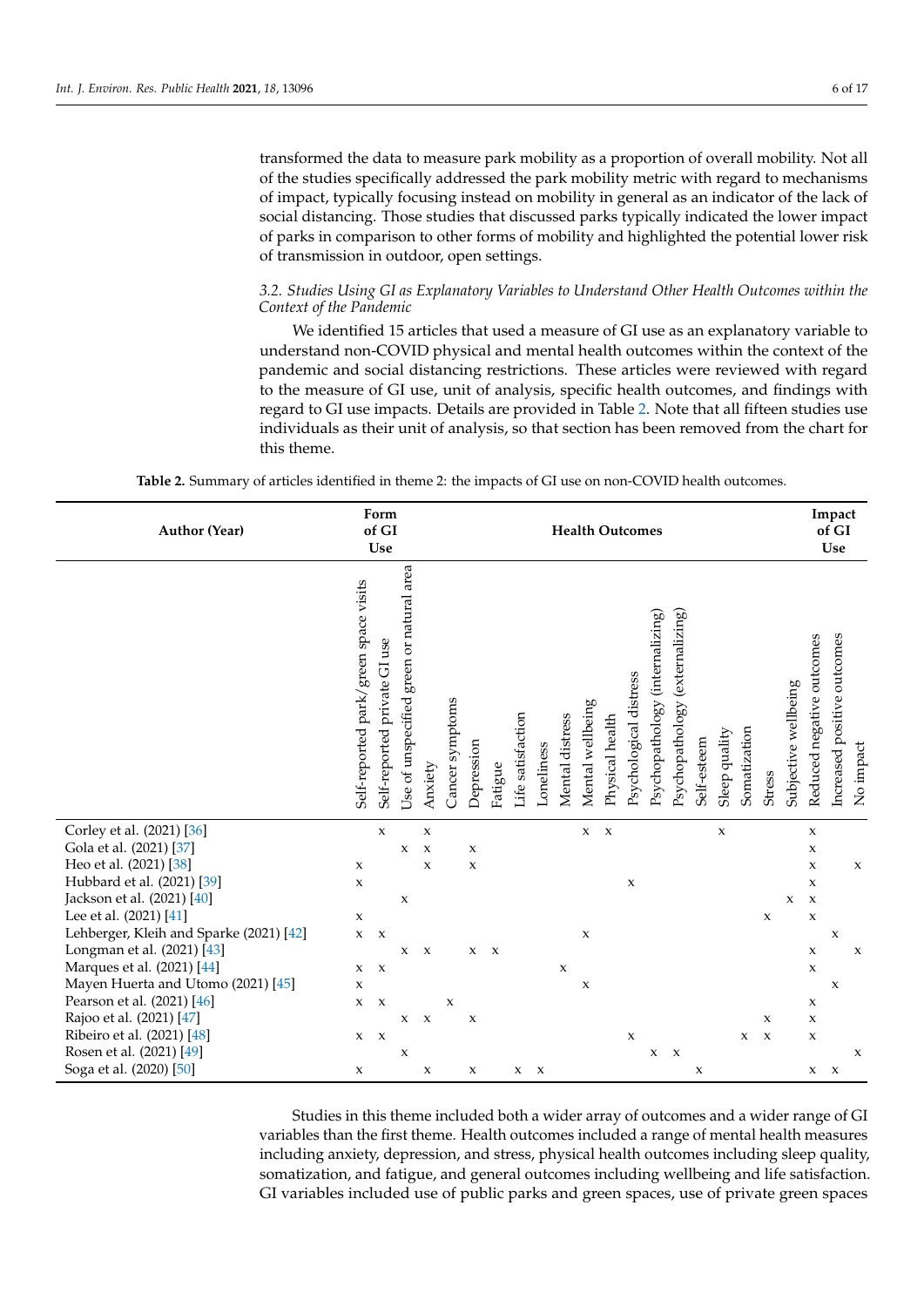such as gardens, and unspecified time in "nature" which may have represented public or private property. Though the measures were more varied for these studies in comparison to the COVID-19-specific health studies, the outcomes were more consistent, as fourteen of the fifteen studies reported some positive impacts of green infrastructure use during the pandemic. Because health outcomes tended to be worse overall during lockdown compared to pre-pandemic measures and reports, the positive impact of GI was most often indicated not by improvements over pre-pandemic conditions but by less severe negative outcomes compared to those with lower GI exposure.

#### **4. Discussion**

Less than two years after the World Health Organization declared COVID-19 a global pandemic, a large literature on green infrastructure and its role during the COVID-19 pandemic has emerged, exploring the potential impacts of GI on health in the context of COVID-19. Though the general purpose of this scoping review is to describe the current state of the literature and catalog existing evidence, this section will discuss key findings and open questions from each of themes as well additional takeaways that emerge from this broad look at the literature.

#### *4.1. Impacts of GI Use on COVID-19-Related Health Outcomes*

While an initial look at the seven studies of GI use and COVID-19 outcomes suggests mixed results, a closer look reveals that the studies offer some level of agreement. In particular, they suggest a broad finding that while mobility in general is connected to worse COVID-19 outcomes, the type of mobility matters, and that park mobility is revealed as less risky than other forms of mobility even when positively associated with COVID-19 cases. This is particularly demonstrated by Johnson et al. [\[31\]](#page-16-1), who specifically tested park mobility as a proportion of overall mobility rather than the raw data of park mobility. As the proportion of park mobility increased, COVID-19 case rates decreased. This relationship held across locations, but was particularly strong in areas with low park availability and more contiguous parks. The strong indication here is that park use helped to lower COVID-19 incidence insofar as it served to replace other forms of mobility that may have been riskier. While no other studies directly looked at park mobility as a replacement for other forms of mobility, two studies noted that while park mobility was associated with worse COVID-19 numbers, the association was lower for parks than for other mobility destinations [\[29,](#page-15-26)[33\]](#page-16-3), and two studies found no association between park mobility and COVID-19, while associations did exist for other mobility factors [\[30,](#page-16-0)[34\]](#page-16-4). What emerges then is the strong suggestion that mobility in general increases risk, but park mobility is relatively safer and has lower negative outcomes than other forms of mobility. Risk of transmission outdoors is now generally perceived to be low, but specific pathways of outdoor transmission are not yet fully understood [\[23\]](#page-15-20). There is also a need for further study of demographic differences in COVID-19 outcomes with regard to GI.

The literature on GI use and COVID-19-specific health outcomes to date relies entirely on Google mobility data aggregated to coarse geographies. This represents a significant methodological limitation, as this approach cannot definitively speak to outcomes at the individual level. In particular, there is no clear proof that those people visiting parks are the same people who are or are not contracting or dying from COVID-19. Individual-level analysis in which the COVID-19 status of GI users and non-users was tracked would be particularly useful for understanding whether the value of GI use varies based on socio-demographic characteristics, a question which is also currently unstudied, as only one of the included studies included demographics of any kind, and that study only considered the proportion of the population over age 70 [\[31\]](#page-16-1). The exclusive focus on park use additionally represents a limitation as far as understanding the impacts of GI. While the Google "parks" category is broad, it is focused on public spaces. As the second category of papers highlighted, private green spaces such as yards and gardens might also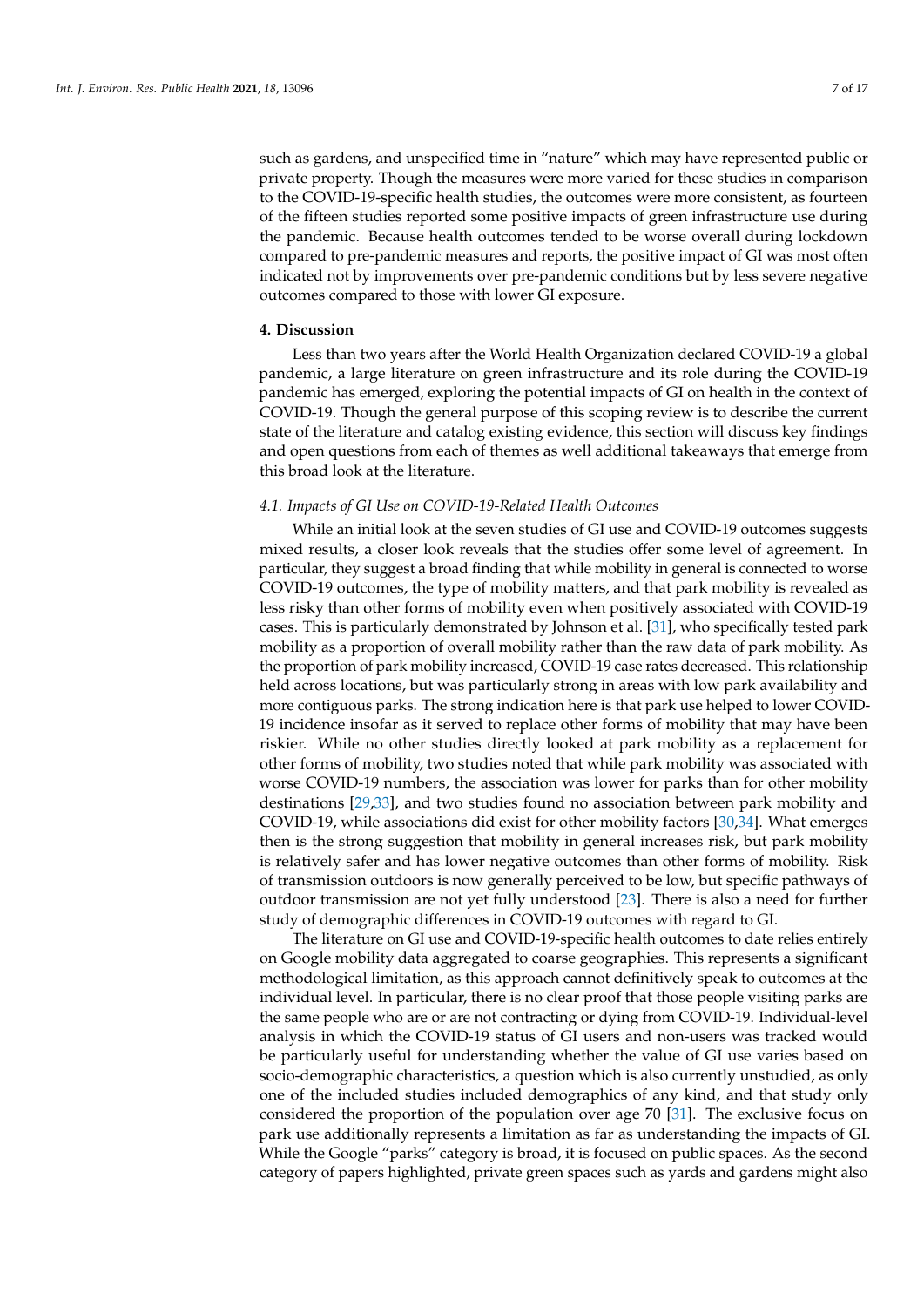be important, but were not considered in these studies. Individual-level analysis would additionally enable this more nuanced perspective on GI types.

More information is also needed on potential geographic variation in the impacts of GI use. The studies so far cover a wide range of geographies, which is good, but most focus on variations over time or between regions in a single country. Two studies did find that GI use results vary based on other location characteristics, such as the nature and distribution of GI [\[31\]](#page-16-1) and COVID-19 lockdown regulations [\[35\]](#page-16-5). Casa Nova et al. [\[29\]](#page-15-26) discussed, but did not test for, an association with population density.

#### *4.2. Impacts of GI on Non-COVID-19 Health Outcomes within the Pandemic*

The fifteen articles identified in theme 2 provide a much more straightforward interpretation, providing strong evidence of the positive impact of GI use on physical and mental health within the context of the COVID-19 pandemic and associated social distancing measures. Though the pandemic and subsequent control strategies restricting movement had an overall negative impact on mental and physical health, the studies reviewed here consistently found that negative impacts with regard to a wide range of physical and mental health indicators were decreased for those who were able to actively use green infrastructure in the form of public parks, private gardens and yards, and other natural areas. These findings were consistent across GI types, particularly with regard to mental health outcomes. As with the literature on COVID-19 outcomes, potential variations in impacts across demographic groups remain largely unexplored.

Though these studies overall presented a more unified set of findings and were all analyzed at the individual level, several do have some methodological limitations that prevent them from definitively proving causation. All but three of the studies involve population surveys and compare respondent health across levels of GI use. With this approach, findings that GI use are associated with better health can mean that the GI use has improved health, but these results could also represent a bias whereby those with poorer mental and physical health were less interested in using GI as a result of their health status. Three of the studies were able to more directly measure the impact of GI use by measuring individual outcomes before and after GI use [\[37,](#page-16-7)[41,](#page-16-11)[47\]](#page-16-17), though they lacked controls to represent that effect of not using GI. While the high level of agreement across studies offers support for their conclusions on the benefits of GI use, studies with a random assignment of participants to control and use categories would be even stronger.

#### *4.3. Implications*

The findings detailed here suggest that green infrastructure such as parks and yards has played a role in shaping the progression and impacts of the COVID-19 pandemic. Though spending time in parks necessitated being out in public and was associated in some areas with increased spread of COVID-19, it nevertheless had a smaller impact than other out-of-home activities, and was demonstrated to be protective to the extent that it replaced riskier activities. Green infrastructure use also helped to mitigate the negative health impacts of COVID containment measures. Given these potential benefits of GI use, it is additionally important to consider the extent to which people were able to access GI during the pandemic, particularly during lockdown restrictions.

The COVID-19 pandemic significantly altered people's behavior and mobility patterns as people minimized movement in an attempt to curtail the spread of the virus. One potential implication of this is the importance of *local* green infrastructure to enable use. Overall measures of mobility and travel decreased significantly during quarantine and lockdown phases of the pandemic [\[51,](#page-16-21)[52\]](#page-16-22), and studies looking at park or GI use specifically have produced mixed results, with some people and areas seeing significant increases in GI use and others seeing decreases. Many of the largest drops in GI use have been observed in more destination-oriented GI, such as national parks [\[53\]](#page-16-23) and historical gardens [\[54\]](#page-16-24). Some studies indicated a shift in GI users towards local visitors and who had not previously visited or engaged in outdoor recreation, suggesting that proximity was a major factor in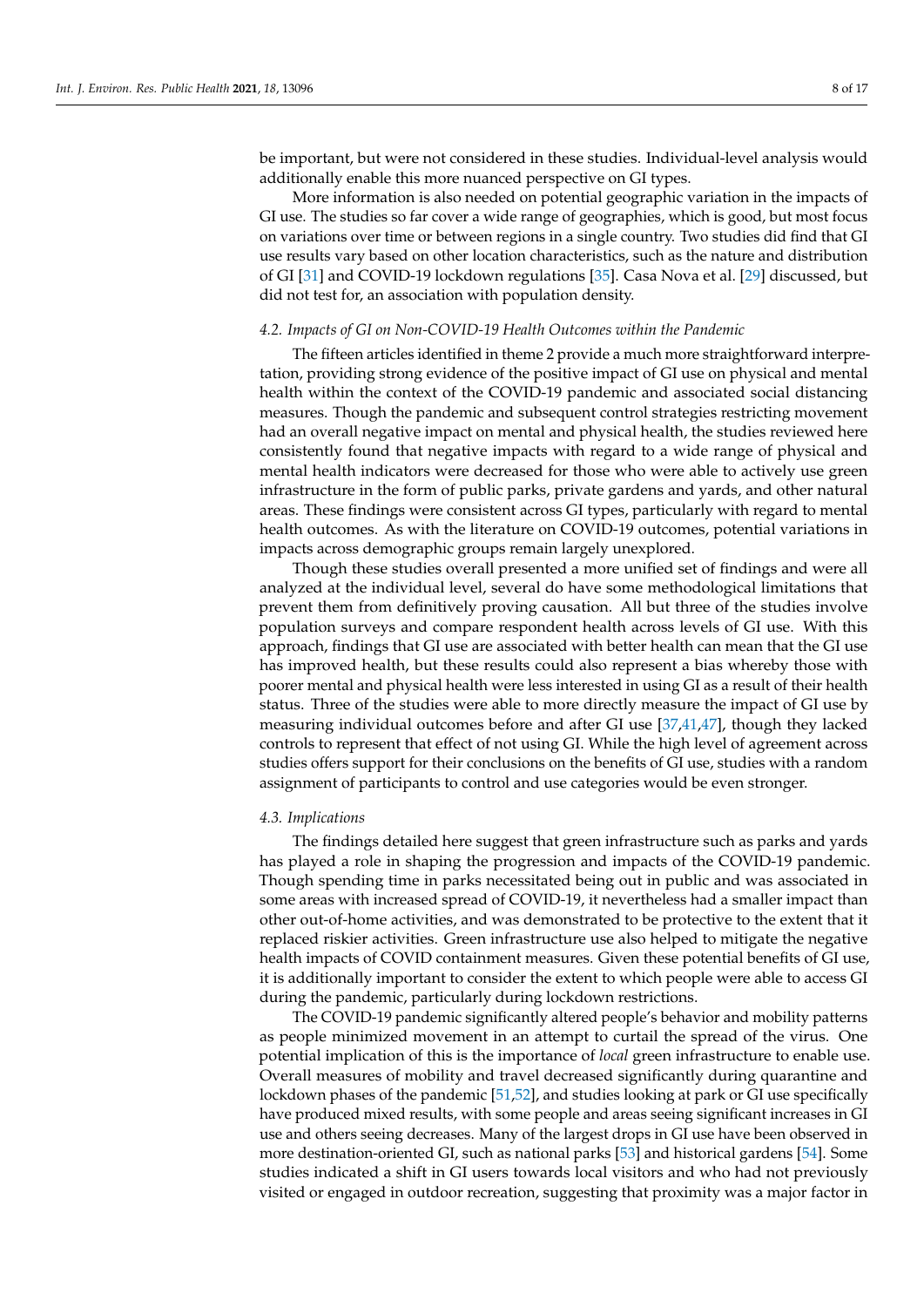their visitation decisions [\[55,](#page-16-25)[56\]](#page-17-0). Other studies found that even when people maintained or decreased their use of GI, they shifted their use patterns to more local venues (such as birdwatching and use of lawns for children's play). Prior to the pandemic, distance was an important predictor of green space use [\[57\]](#page-17-1), and pandemic-related mobility decreases may well have narrowed the potential travel distances to GI even further. Local green infrastructure was also considered to be safer in terms of COVID-19 transmission, as utilizing local green spaces does not necessitate travel and increased interaction with others. If travel is necessary, moving within GI appears to be less risky than other forms of transportation. As the pandemic continues into its second year and new variants increase the likelihood of lockdown, public health officials should consider ways to enable GI use even if other forms of mobility become restricted.

If local green infrastructure became more important during the pandemic as overall mobility decreased, then inequities in the availability of local GI also must be recognized as more significant. Numerous previous studies have shown that poor and minority residents in the US tend to have access to fewer, smaller, and lower-quality green spaces [\[58](#page-17-2)[,59\]](#page-17-3) and to live in areas with less vegetation  $[60,61]$  $[60,61]$ , as well as being treated unequally when they do use GI [\[62\]](#page-17-6), suggesting they would be less likely to experience the benefits highlighted by theme 2 studies in particular.

For urban planners, the implications are particularly clear. Planners must consider the potential for future pandemics and work towards assuring access to quality GI in close proximity to all. The COVID-19 pandemic has been deeply unequal in its impacts [\[63,](#page-17-7)[64\]](#page-17-8), and while GI cannot reasonably address all components of that inequality, it can contribute to doing so. In fact, one study of racial disparities in COVID-19 outcomes in the US found that counties with more GI demonstrated lower COVID-19 racial disparities than those with less GI [\[65\]](#page-17-9). Given the particular importance of proximity for accessing GI during pandemic conditions, smaller, more dispersed GI may be more beneficial than larger, centralized GI for tackling these inequalities, especially for communities where private GI is limited.

Given the mass shifts in work and mobility experienced during the pandemic, some of which are expected to continue even after the pandemic ends, we have an opportunity to return to a "new normal" that does not necessarily match the way of life of pre-pandemic times. This new normal could be one in which green infrastructure is more intentionally planned and prioritized towards the development of a more equitable and sustainable future in light of climate change and future pandemics. Thus, the COVID-19 pandemic can be seen as an opportunity to regroup and reprioritize for the future, with a potential focus on re-building society to take better and more equitable advantage of the benefits of GI for managing future pandemics.

#### **5. Conclusions**

The COVID-19 pandemic represents an unprecedented moment for studying the deep integration of green infrastructure and public health. During lockdown, local GI truly played a role as critical infrastructure, protecting mental and physical health for surrounding residents despite significant operational constraints. Though mobility overall increased COVID-19-specific health risks, mobility to parks may be considerably less risky than other destinations. The COVID-19 pandemic has highlighted the potential value of green infrastructure access and its importance in planning for resiliency in the face of inevitable future pandemics. The increased attention to and importance of green infrastructure during COVID-19 has foregrounded equity as a concern for future planning to ensure that safe and high-quality GI is available for all. While much remains to be learned as the pandemic continues to unfold, the importance of green infrastructure for health promotion is clear.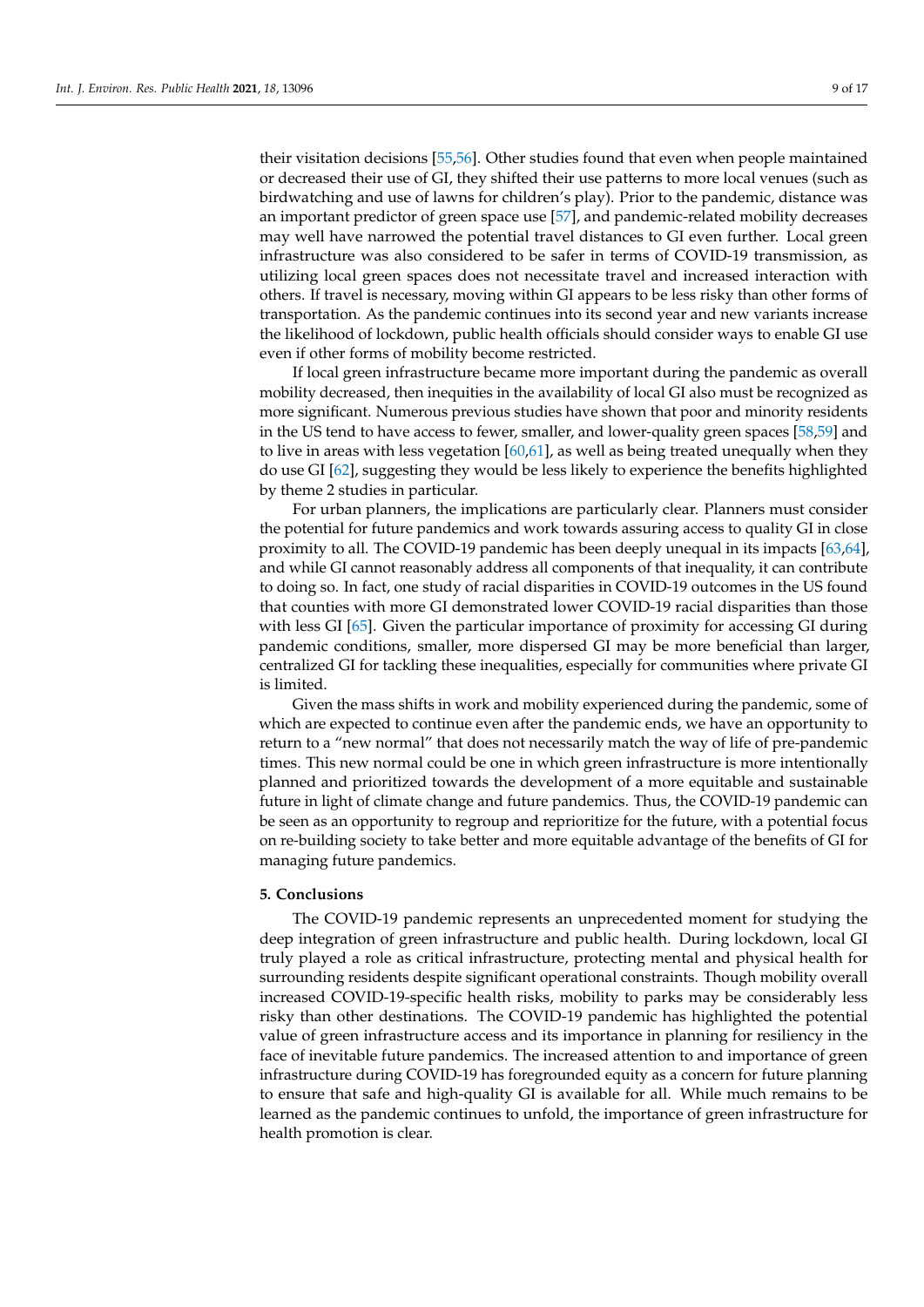**Author Contributions:** Conceptualization, M.H.; methodology, M.H.; data curation, M.H., A.B.; writing—original draft preparation, M.H., A.B.; writing—review and editing, M.H., A.B. All authors have read and agreed to the published version of the manuscript.

**Funding:** This research received no external funding.

**Institutional Review Board Statement:** Not Applicable.

**Informed Consent Statement:** Not Applicable.

**Data Availability Statement:** Not Applicable.

**Conflicts of Interest:** The authors declare no conflict of interest.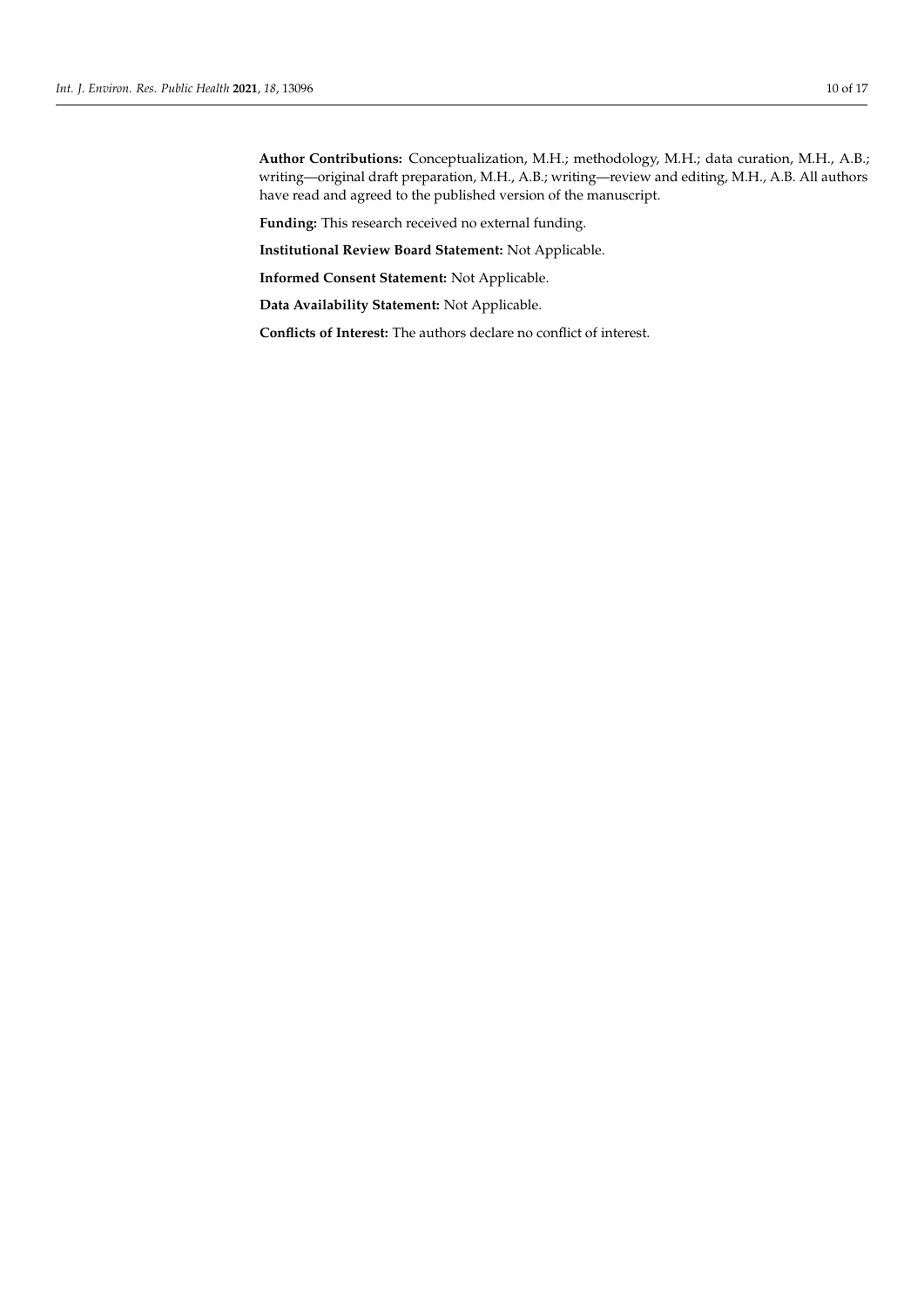# **Appendix A. Details of Included Articles**

<span id="page-11-0"></span>

| <b>Author (Year)</b>                    | <b>Title</b>                                                                                                                                                                                    | <b>Theme</b>                       |
|-----------------------------------------|-------------------------------------------------------------------------------------------------------------------------------------------------------------------------------------------------|------------------------------------|
| Casa Nova et al. (2021) [29]            | Are mobility and COVID-19 related? A dynamic analysis for Portuguese districts                                                                                                                  | Theme 1: COVID-specific Outcomes   |
| DePhillipo et al. (2021) [30]           | Mobile phone GPS data and prevalence of COVID-19 infections: Quantifying parameters of social<br>distancing in the U.S.                                                                         | Theme 1: COVID-specific Outcomes   |
| Johnson et al. (2021) [31]              | Associations between COVID-19 transmission rates, park use, and landscape structure                                                                                                             | Theme 1: COVID-specific Outcomes   |
| Kartal, Depren, and Depren (2021) [32]  | The relationship between mobility and COVID-19 pandemic: Daily evidence from an emerging country<br>by causality analysis                                                                       | Theme 1: COVID-specific Outcomes   |
| Noland (2021) [33]                      | Mobility and the effective reproduction rate of COVID-19                                                                                                                                        | Theme 1: COVID-specific Outcomes   |
| Praharaj and Han (2021) [34]            | Human mobility impacts on the surging incidence of COVID-19 in India                                                                                                                            | Theme 1: COVID-specific Outcomes   |
| Tyrovolas et al. (2021) [35]            | Estimating the COVID-19 spread through real-time population mobility patterns: Surveillance in low-<br>and middle-income countries                                                              | Theme 1: COVID-specific Outcomes   |
| Corley et al. (2021) [36]               | Home garden use during COVID-19: Associations with physical and mental wellbeing in older adults                                                                                                | Theme 2: Non-COVID Health Outcomes |
| Gola et al. (2021) [37]                 | Influence of Nature at the Time of the Pandemic: An Experience-Based Survey at the Time of<br>SARS-CoV-2 to Demonstrate How Even a Short Break in Nature Can Reduce Stress for Healthcare Staff | Theme 2: Non-COVID Health Outcomes |
| Heo et al. (2021) [38]                  | Impact of changed use of greenspace during COVID-19 pandemic on depression and anxiety                                                                                                          | Theme 2: Non-COVID Health Outcomes |
| Hubbard et al. (2021) [39]              | Are rurality, area deprivation, access to outside space, and green space associated with mental health<br>during the COVID-19 pandemic? A cross sectional study (charis-e)                      | Theme 2: Non-COVID Health Outcomes |
| Jackson et al. (2021) [40]              | Outdoor Activity Participation Improves Adolescents' Mental Health and Well-Being during the<br>COVID-19 Pandemic                                                                               | Theme 2: Non-COVID Health Outcomes |
| Lee et al. (2021) [41]                  | Influence of forest visitors' perceived restorativeness on social-psychological stress                                                                                                          | Theme 2: Non-COVID Health Outcomes |
| Lehberger, Kleih and Sparke (2021) [42] | Self-reported well-being and the importance of green spaces—A comparison of garden owners and<br>non-garden owners in times of COVID-19                                                         | Theme 2: Non-COVID Health Outcomes |
| Longman et al. (2021) [43]              | Time in nature associated with decreased fatigue in UK truck drivers                                                                                                                            | Theme 2: Non-COVID Health Outcomes |
| Marques et al. (2021) [44]              | Home gardens can be more important than other urban green infrastructure for mental well-being<br>during COVID-19 pandemics                                                                     | Theme 2: Non-COVID Health Outcomes |
| Mayen Huerta and Utomo (2021) [45]      | Evaluating the association between urban green spaces and subjective well-being in Mexico city during<br>the COVID-19 pandemic                                                                  | Theme 2: Non-COVID Health Outcomes |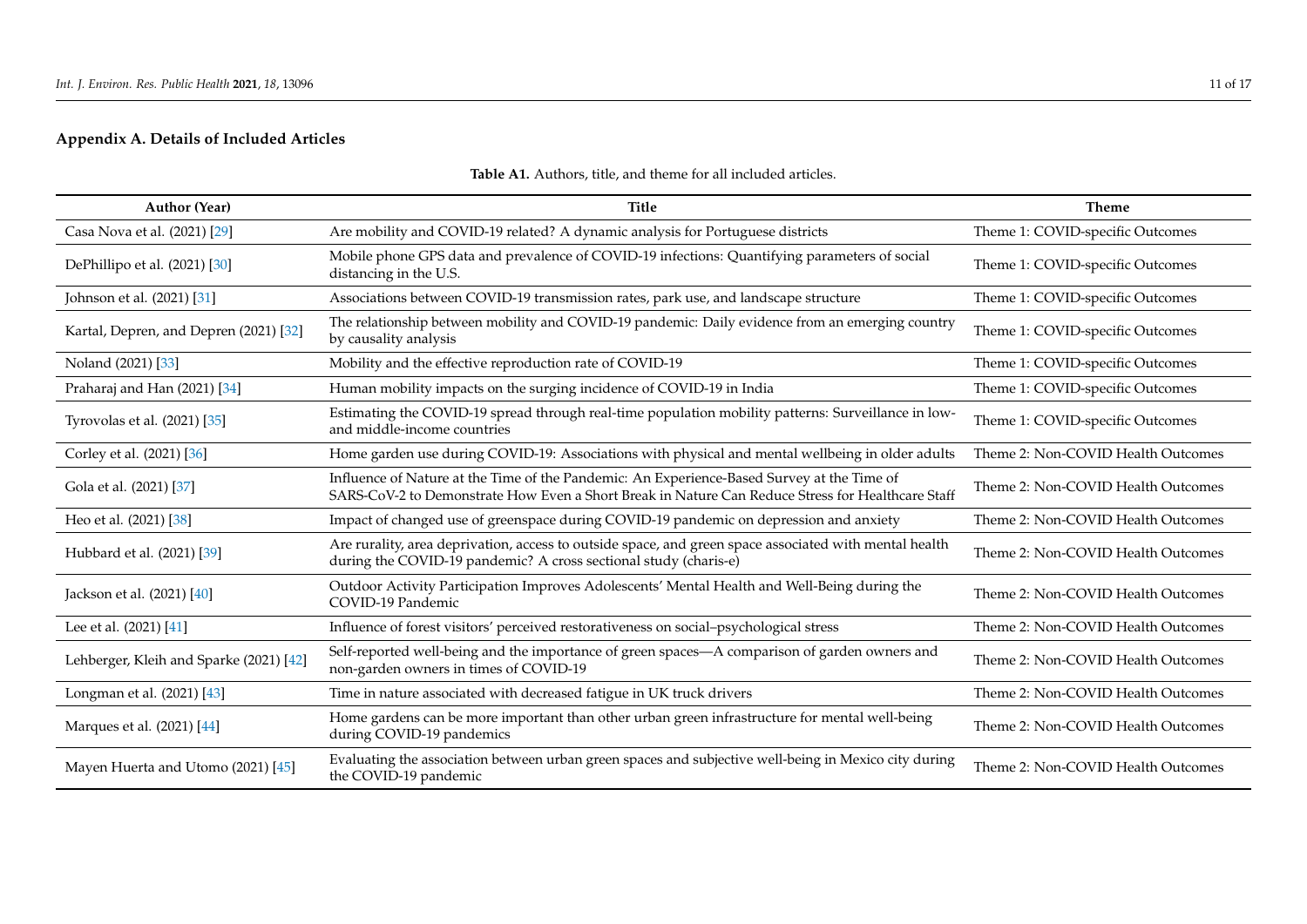| <b>Author (Year)</b>       | Title                                                                                                                                                | <b>Theme</b>                       |
|----------------------------|------------------------------------------------------------------------------------------------------------------------------------------------------|------------------------------------|
| Pearson et al. (2021) [46] | Increased use of porch or backyard nature during COVID-19 associated with lower stress and better<br>symptom experience among breast cancer patients | Theme 2: Non-COVID Health Outcomes |
| Rajoo et al. (2021) [47]   | Addressing psychosocial issues caused by the COVID-19 lockdown: Can urban greeneries help?                                                           | Theme 2: Non-COVID Health Outcomes |
| Ribeiro et al. (2021) [48] | Exposure to nature and mental health outcomes during COVID-19 lockdown. A comparison between<br>Portugal and Spain                                   | Theme 2: Non-COVID Health Outcomes |
| Rosen et al. (2021) [49]   | Promoting youth mental health during the COVID-19 pandemic: A longitudinal study                                                                     | Theme 2: Non-COVID Health Outcomes |
| Soga et al. (2020) [50]    | A room with a green view: the importance of nearby nature for mental health during the COVID-19<br>pandemic                                          | Theme 2: Non-COVID Health Outcomes |

## **Appendix B. Additional Details of Theme 1 Studies**

<span id="page-12-0"></span>

| Study                             | Geographic<br>Extent | Unit of<br>Analysis | Methods                                    | Outcome<br>Variable         | <b>Explanatory Variables</b> | <b>Detailed Findings</b>                                                                                                                                                                                    | <b>Proposed Mechanism</b>                                                                                                                                                                                                                                                                                                                                                                                               |
|-----------------------------------|----------------------|---------------------|--------------------------------------------|-----------------------------|------------------------------|-------------------------------------------------------------------------------------------------------------------------------------------------------------------------------------------------------------|-------------------------------------------------------------------------------------------------------------------------------------------------------------------------------------------------------------------------------------------------------------------------------------------------------------------------------------------------------------------------------------------------------------------------|
| Casa Nova et al.<br>$(2021)$ [29] | Portugal             | <b>Districts</b>    | Detrended<br>cross-correlation<br>analysis | Daily new<br>COVID-19 cases | Mobility indices             | Mobility in general is<br>positively correlated with<br>new COVID-19 cases, but<br>with a lag of 7-8 days. Parks<br>show a more consistent and<br>lower correlation compared<br>to other forms of mobility. | Lower impact of park mobility<br>compared to other modes<br>suggested to be result of parks as<br>open spaces with lower capacity<br>for contagion. Note potential<br>interaction with population<br>density. Additionally, suggest that<br>containment measures that closed<br>some types of parks may have led<br>to more congestion in open parks,<br>which might make them more<br>prone to increased transmission. |

### **Table A1.** *Cont.*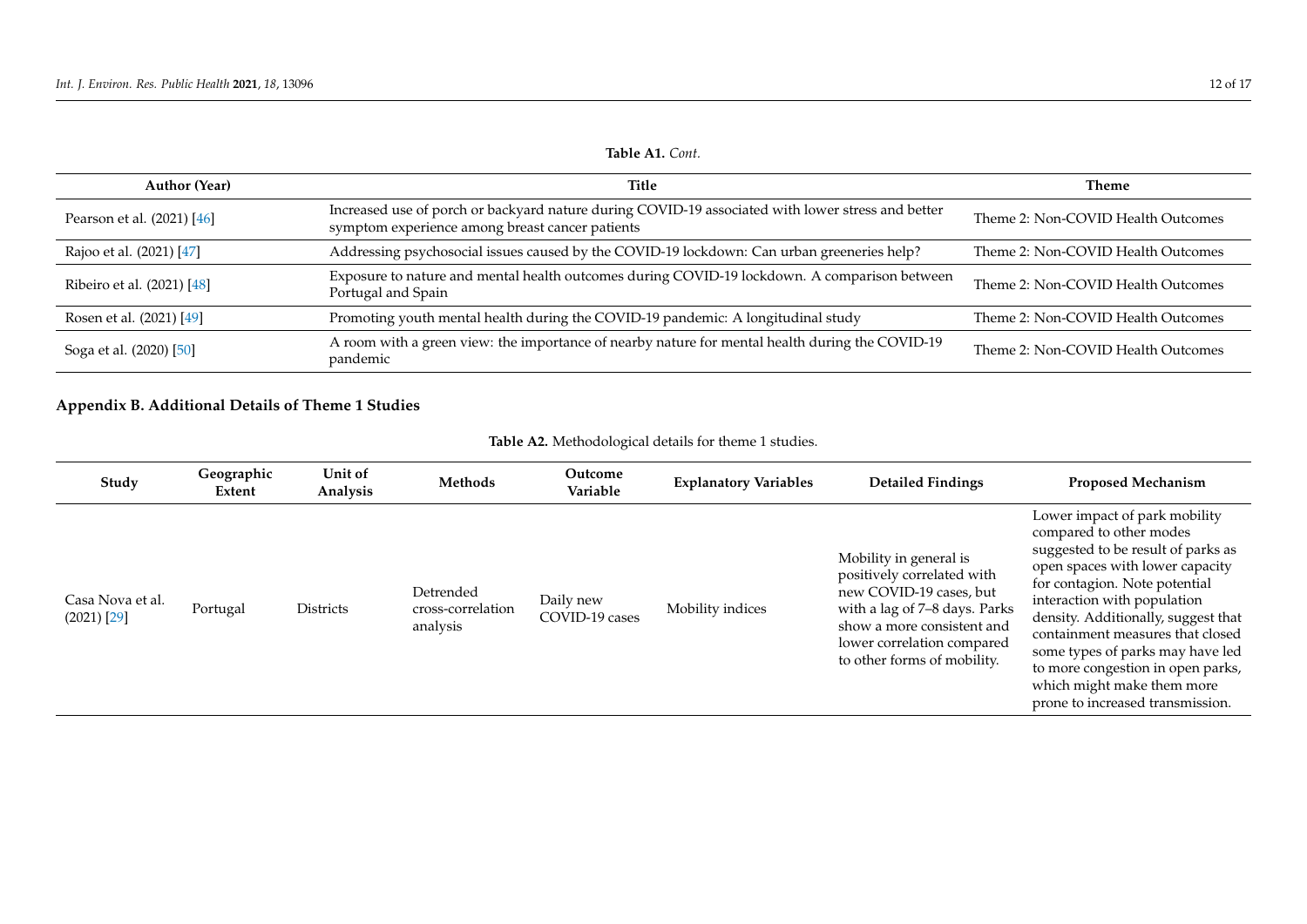| Study                                          | Geographic<br><b>Extent</b> | Unit of<br>Analysis                            | Methods                            | Outcome<br>Variable                          | <b>Explanatory Variables</b>                                                                                                                                                                                              | <b>Detailed Findings</b>                                                                                                                                                                                                                        | <b>Proposed Mechanism</b>                                                                                                                                                                                                                      |
|------------------------------------------------|-----------------------------|------------------------------------------------|------------------------------------|----------------------------------------------|---------------------------------------------------------------------------------------------------------------------------------------------------------------------------------------------------------------------------|-------------------------------------------------------------------------------------------------------------------------------------------------------------------------------------------------------------------------------------------------|------------------------------------------------------------------------------------------------------------------------------------------------------------------------------------------------------------------------------------------------|
| DePhillipo et al.<br>$(2021)$ [30]             | <b>USA</b>                  | State                                          | Multivariable<br>linear regression | COVID-19<br>infection rates                  | Mobility in each of 6<br>groups as percent change<br>from baseline                                                                                                                                                        | General association between<br>increased mobility and<br>increased COVID-19. When<br>mobility broken into sectors,<br>significant results only for<br>retail and recreation and<br>grocery and pharmacy<br>mobility categories.                 | Parks not specifically discussed.                                                                                                                                                                                                              |
| Johnson et al.<br>$(2021)$ [31]                | England                     | Local<br>government<br>administrative<br>areas | Generalized<br>additive model      | Daily COVID-19<br>case rates                 | Park use relative to other<br>measures of mobility,<br>population density,<br>population clustering,<br>poor health, population<br>over 70, unemployed<br>percent, green space<br>patchiness, green space<br>availability | Mobility was the most<br>significant predictor of case<br>rates, but park use as share<br>of overall mobility<br>associated with decreased<br>case rates. Park use had<br>more effect when patchiness<br>and amount of green space<br>were low. | The positive impact of park<br>mobility is tied to the extent that<br>time spent in parks replaces time<br>spent in riskier areas. Lower<br>movement is better overall, but<br>parks are suggested as safer<br>option if mobility is required. |
| Kartal, Depren,<br>and Depren<br>$(2021)$ [32] | Turkey                      | Country                                        | Toda-Yamamoto<br>causality test    | Daily number of<br>patients, daily<br>deaths | Walking and driving<br>mobility (Apple data),<br>destination-based<br>mobility (Google).                                                                                                                                  | Causal relationship<br>identified between park<br>mobility and deaths, but not<br>patients.                                                                                                                                                     | General discussion of mobility as<br>tied to transmission, but no<br>park-specific mechanism was<br>discussed.                                                                                                                                 |
| Noland (2021)<br>[33]                          | <b>USA</b>                  | <b>State</b>                                   | Log-linear<br>models               | COVID-19<br>effective<br>reproduction rate   | Destination-based<br>mobility metrics                                                                                                                                                                                     | Positive correlation between<br>all mobility categories except<br>residential and reproductive<br>rate                                                                                                                                          | Park-based mobility has the<br>weakest relationship (smallest<br>coefficient) of all mobility<br>categories, which authors suggest<br>indicates less viral spread at parks<br>compared to other destinations                                   |
| Praharaj and Han<br>$(2021)$ [34]              | India                       | State                                          | Poisson log-linear<br>model        | COVID-19 cases                               | Destination-based<br>mobility metrics                                                                                                                                                                                     | No significant relationship<br>between park mobility and<br>COVID-19 cases                                                                                                                                                                      |                                                                                                                                                                                                                                                |

**Table A2.** *Cont.*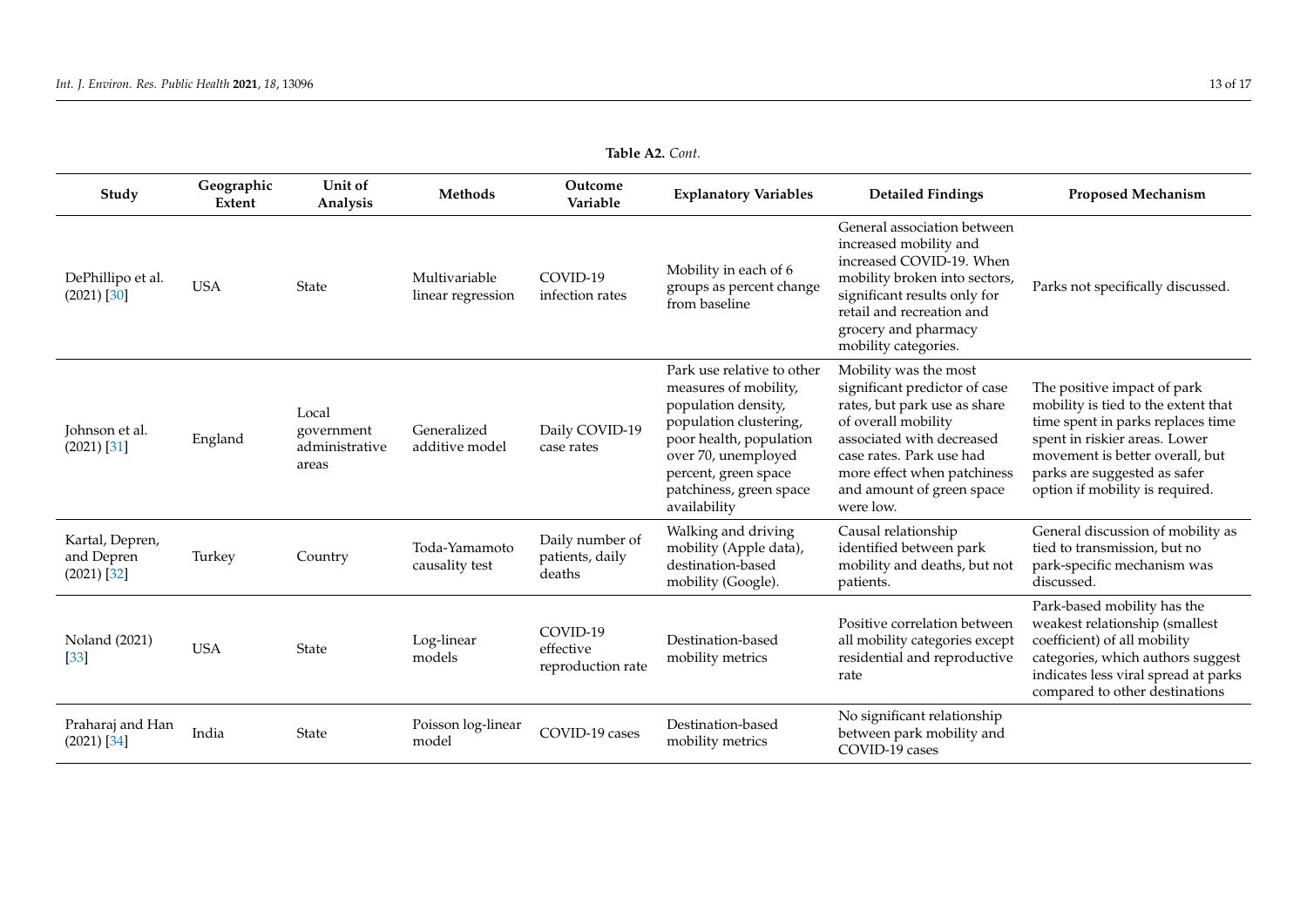### **Table A2.** *Cont.*

| Study                             | Geographic<br>Extent                                                                      | Unit of<br>Analysis | Methods                             | Outcome<br>Variable         | <b>Explanatory Variables</b>                                                                                                                                                                                                                                                                                         | <b>Detailed Findings</b>                                                                                                                                                                                                                                                                                | <b>Proposed Mechanism</b>                                                                                                       |
|-----------------------------------|-------------------------------------------------------------------------------------------|---------------------|-------------------------------------|-----------------------------|----------------------------------------------------------------------------------------------------------------------------------------------------------------------------------------------------------------------------------------------------------------------------------------------------------------------|---------------------------------------------------------------------------------------------------------------------------------------------------------------------------------------------------------------------------------------------------------------------------------------------------------|---------------------------------------------------------------------------------------------------------------------------------|
| Tyrovolas et al.<br>$(2021)$ [35] | Global, with<br>regional<br>analyses for<br>Latin<br>America,<br>Africa, the<br>Caribbean | Country             | Negative<br>binomial mixed<br>model | Daily new<br>COVID-19 cases | Countries' preparedness<br>in epidemics (INFORM<br>index), COVID-19 testing<br>policy, COVID-19 type of<br>transmission for each<br>country through time,<br>populations' real-time<br>mobility patterns, their<br>interaction with each<br>level of government<br>control policy, and the<br>country's income level | Park mobility interacted<br>with government control<br>measures-it exhibited a<br>negative relationship to daily<br>cases overall, but a positive<br>relationship where control<br>measures were in place. This<br>held at the regional level for<br>Latin America and the<br>Caribbean, but not Africa | Individual behavior, dynamic<br>network, and seasonality may be<br>factors, but no discussion offered<br>specifically for parks |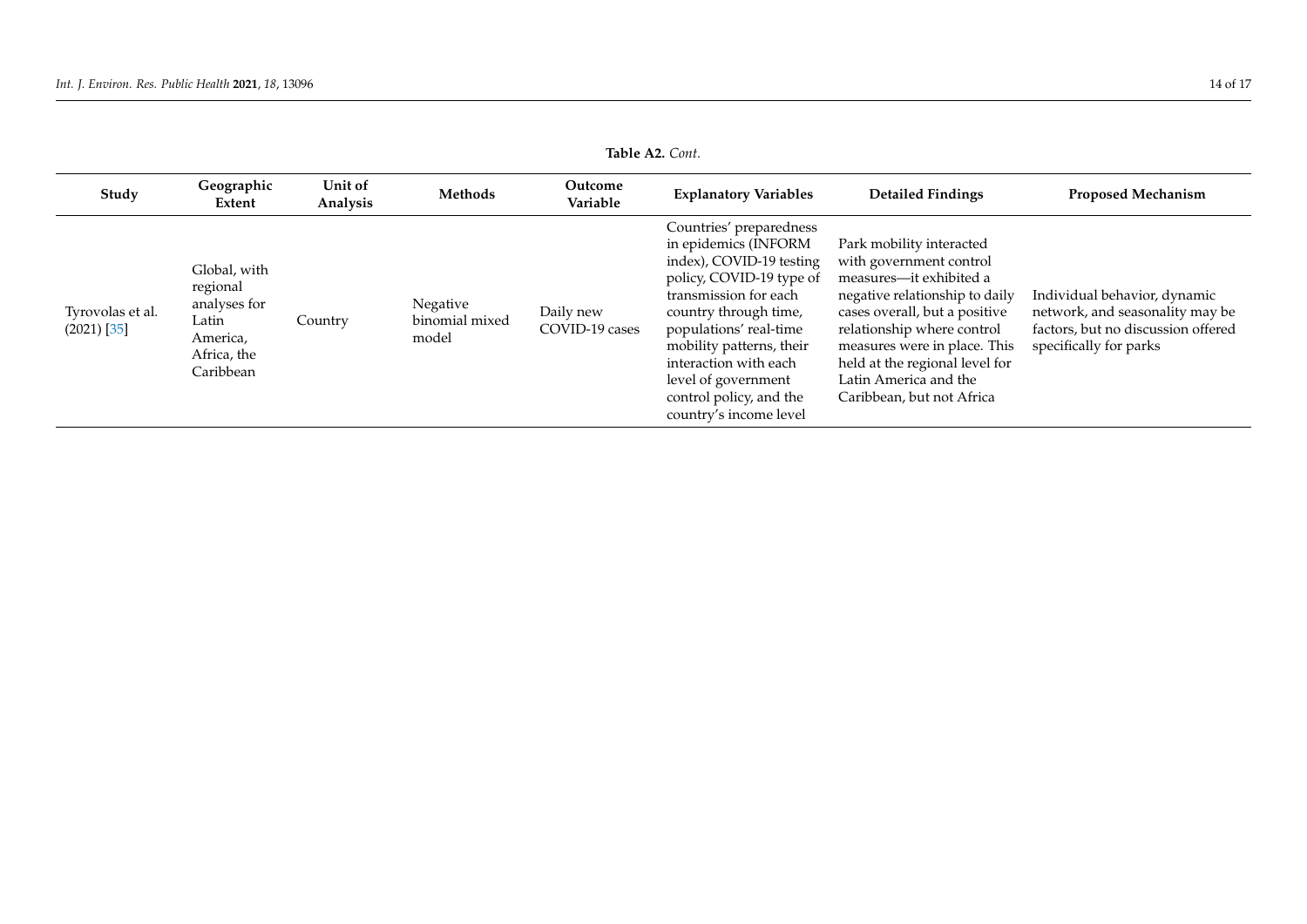#### **References** 1. Cranz, G. *The Politics of Park Design: A History of Urban Parks in America*; The MIT Press: Cambridge, MA, USA, 1982. 2. Maas, J.; Groenewegen, P.P.; de Vries, S.; Spreeuwenberg, P. Groenewegen, P. Groenewegen, P. Groenewegen, S.; Spreeuwenberg, P. Groen space, urbanity, and health: How strong is the strong is the strong is the strong is

- <span id="page-15-1"></span><span id="page-15-0"></span>1. Cranz, G. The Politics of Park Design: A History of Urban Parks in America; The MIT Press: Cambridge, MA, USA, 1982.
- 2. Maas, J.; Verheij, R.A.; Groenewegen, P.P.; de Vries, S.; Spreeuwenberg, P. Green space, urbanity, and health: How strong is the relation? J. Epidemiol. Community Health 2006, 60, 587-592. [\[CrossRef\]](http://doi.org/10.1136/jech.2005.043125)
- <span id="page-15-2"></span>3. Mitchell, R.; Popham, F. Greenspace, urbanity and health: Relationships in England. J. Epidemiol. Community Health 2007,  $61,681-683$ . [\[CrossRef\]](http://doi.org/10.1136/jech.2006.053553) [\[PubMed\]](http://www.ncbi.nlm.nih.gov/pubmed/17630365)
	- 4. Ulrich, R.S. View through a Window May Influence Recovery from Surgery. Science 1984, 224, 420-421. [\[CrossRef\]](http://doi.org/10.1126/science.6143402)
- <span id="page-15-4"></span><span id="page-15-3"></span>5. Lovasi, G.S.; Quinn, J.W.; Neckerman, K.M.; Perzanowski, M.S.; Rundle, A. Children living in areas with more street trees have lower prevalence of asthma. J. Epidemiol. Community Health 2008, 62, 647–649. [\[CrossRef\]](http://doi.org/10.1136/jech.2007.071894)
- <span id="page-15-5"></span>6. Wolch, J.; Jerrett, M.; Reynolds, K.; McConnell, R.; Chang, R.; Dahmann, N.; Brady, K.; Gilliland, F.; Su, J.G.; Berhane, K. Childhood obesity and proximity to urban parks and recreational resources: A longitudinal cohort study. Health Place 2010, 17, 207-214. [\[CrossRef\]](http://doi.org/10.1016/j.healthplace.2010.10.001) [\[PubMed\]](http://www.ncbi.nlm.nih.gov/pubmed/21075670) based spatial analysis of park availability and chronic disease across the lifespan. *Health Place* 2014, *27*, 102–105.
- <span id="page-15-6"></span>7. Besenyi, G.M.; Kaczynski, A.T.; Stanis, S.A.W.; Bergstrom, R.D.; Lightner, J.S.; Hipp, J.A. Planning for health: A community-based spatial analysis of park availability and chronic disease across the lifespan. Health Place 2014, 27, 102-105. [\[CrossRef\]](http://doi.org/10.1016/j.healthplace.2014.02.005)
- <span id="page-15-8"></span><span id="page-15-7"></span>8. Maas, J.; Verheij, R.A.; de Vries, S.; Spreeuwenberg, P.; Schellevis, F.G.; Groenewegen, P.P. Morbidity is related to a green living environment. J. Epidemiol. Community Health 2009, 63, 967–973. [\[CrossRef\]](http://doi.org/10.1136/jech.2008.079038) [\[PubMed\]](http://www.ncbi.nlm.nih.gov/pubmed/19833605)
	- 9. Taylor, M.S.; Wheeler, B.W.; White, M.P.; Economou, T.; Osborne, N.J. Urban street tree density and antidepressant prescription rates—A cross-sectional study in London, UK. *Landsc. Urban Plan.* 2015, 136, 174–179. [\[CrossRef\]](http://doi.org/10.1016/j.landurbplan.2014.12.005)
- <span id="page-15-9"></span>10. Snell, T.L.; Simmonds, J.G.; Klein, L.M. Exploring the impact of contact with nature in childhood on adult personality. Urban For. *Urban Green.* **2020**, 55, 126864. [\[CrossRef\]](http://doi.org/10.1016/j.ufug.2020.126864)
- <span id="page-15-10"></span>11. Weber, E.; Schneider, I.E. Blooming alleys for better health: Exploring impacts of small-scale greenspaces on neighborhood wellbeing. *Urban For. Urban Green.* **2021**, 57, 126950. [CrossRef]
- <span id="page-15-11"></span>12. Sinha, P.; Coville, R.C.; Hirabayashi, S.; Lim, B.; Endreny, T.A.; Nowak, D.J. Modeling lives saved from extreme heat by urban tree  $cover \, x. \, Ecol. \, Model. \, 2021, \, 449, \, 109553. \, [CrossRef]$  $cover \, x. \, Ecol. \, Model. \, 2021, \, 449, \, 109553. \, [CrossRef]$
- <span id="page-15-12"></span>13. Scott, K.I.; McPherson, E.G.; Simpson, J.R. Air pollutant uptake by Sacramento's urban forest. J. Arboric. 1995, 24, 224–234.
- <span id="page-15-13"></span>14. Nowak, D.J.; Crane, D.E.; Stevens, J.C. Air pollution removal by urban trees and shrubs in the United States. Urban For. Urban *Green.* **2006**, *4*, 115–123. [CrossRef]
- <span id="page-15-14"></span>15. Egorov, A.I.; Mudu, P.; Braubach, M.; Martuzzi, M. Urban Green Spaces and Health; WHO Regional Office for Europe: Copenhagen, Denmark*,* 2016; p. 92.
- <span id="page-15-15"></span>16. Ahmadpoor, N.; Shahab, S. Realising the value of greenspace: A planners' perspective on the COVID-19 pandemic. Town Plan. *Rev.* **2021**, *92*, 49–56. *Rev.* **2021**, *92*, 49–56. [\[CrossRef\]](http://doi.org/10.3828/tpr.2020.37)
- 17. Geary, R.S.; Wheeler, B.; Lovell, R.; Jepson, R.; Hunter, R.; Rodgers, S. A call to action: Improving urban green spaces to reduce health inequalities exacerbated by COVID-19. *Prev. Med. (Baltim.)* **2021**, *145*, 106425. health inequalities exacerbated by COVID-19. *Prev. Med. (Baltim.)* **2021**, *145*, 106425. [\[CrossRef\]](http://doi.org/10.1016/j.ypmed.2021.106425)
- 18. Levinger, P.; Cerin, E.; Milner, C.; Hill, K.D. Older people and nature: The benefits of outdoors, parks and nature in light of COVID-19 and beyond-where to from here? *Int. J. Environ. Health Res.* 2021. [\[CrossRef\]](http://doi.org/10.1080/09603123.2021.1879739)
- <span id="page-15-27"></span><span id="page-15-16"></span>19. McCunn, L.J. The importance of nature to city living during the COVID-19 pandemic: Considerations and goals from environmental psychology. *Cities Health* **2020**. [\[CrossRef\]](http://doi.org/10.1080/23748834.2020.1795385)
- <span id="page-15-17"></span>20. Venkatakrishnan, A.J.; Pawlowski, C.; Zemmour, D.; Hughes, T.; Anand, A.; Berner, G.; Kayal, N.; Puranik, A.; Conrad, I.; Bade, S.; et al. Mapping each pre-existing condition's association to short-term and long-term COVID-19 complications. npj Digit. Med. 2021, S.; et al. Mapping each pre-existing condition's association to short-term and long-term COVID-19 complications. *npj Digit. Med. 4*, 1–11. [\[CrossRef\]](http://doi.org/10.1038/s41746-021-00484-7)
- <span id="page-15-18"></span>21. Hartig, T.; Mang, M.; Evans, G.W. Restorative effects of natural environment experiences. *Environ. Behav.* **1991**, 23, 3–26. 21. Hartig, T.; Mang, M.; Evans, G.W. Restorative effects of natural environment experiences. *Environ. Behav.* **1991**, *23*, 3–26. [\[CrossRef\]](http://doi.org/10.1177/0013916591231001)
	- 22. Schmelzkopf, K. Urban community gardens as contested space. *Geogr. Rev.* **1995**, 85, 364–381. [\[CrossRef\]](http://doi.org/10.2307/215279)
- <span id="page-15-20"></span><span id="page-15-19"></span>23. Bulfone, T.C.; Malekinejad, M.; Rutherford, G.W.; Razani, N. Outdoor transmission of SARS-CoV-2 and other respiratory viruses: A Systematic Review. *J. Infect. Dis.* **2021**, 223, 550–561. [\[CrossRef\]](http://doi.org/10.1093/infdis/jiaa742) [\[PubMed\]](http://www.ncbi.nlm.nih.gov/pubmed/33249484)
- <span id="page-15-21"></span>24. Gatersleben, B.; Andrews, M. When walking in nature is not restorative-the role of prospect and refuge. Health Place 2013, 24. Gatersleben, B.; Andrews, M. When walking in nature is not restorative-the role of prospect and refuge. *Health Place* **2013**, *20*, *20*, 91–101. [\[CrossRef\]](http://doi.org/10.1016/j.healthplace.2013.01.001) [\[PubMed\]](http://www.ncbi.nlm.nih.gov/pubmed/23399852)
- <span id="page-15-22"></span>25. Wang, J.; Wu, X.; Wang, R.; He, D.; Li, D.; Yang, L.; Yang, Y.; Lu, Y. Review of associations between built environment characteristics and severe acute respiratory syndrome coronavirus 2 infection risk. Int. J. Environ. Res. Public Health 2021, 18, 7561. [\[CrossRef\]](http://doi.org/10.3390/ijerph18147561) characteristics and severe acute respiratory syndrome coronavirus 2 infection risk. *Int. J. Environ. Res. Public Health* **2021**, *18*, [\[PubMed\]](http://www.ncbi.nlm.nih.gov/pubmed/34300011)
- <span id="page-15-23"></span>26. Wright, H. Understanding green infrastructure: The development of a contested concept in England. *Local Environ.* 2011, 26. Wright, H. Understanding green infrastructure: The development of a contested concept in England. *Local Environ.* **2011**, *16*, *16*, 1003–1019. [\[CrossRef\]](http://doi.org/10.1080/13549839.2011.631993)
- <span id="page-15-26"></span><span id="page-15-25"></span><span id="page-15-24"></span>27. Matsler, A.M.; Meerow, S.; Mell, I.C.; Pavao-Zuckerman, M.A. A 'green' chameleon: Exploring the many disciplinary definitions, goals, and forms of "green infrastructure". Landsc. Urban Plan. 2021, 214, 104145. [\[CrossRef\]](http://doi.org/10.1016/j.landurbplan.2021.104145)
	- 28. JBI. JBI Manual for Evidence Synthesis; Aromataris, E., Munn, Z., Eds.; Joanna Briggs Institute: Adelaide, Australia, 2020; ISBN 9780648848806.
	- 29. Casa Nova, A.; Ferreira, P.; Almeida, D.; Dionísio, A.; Quintino, D. Are mobility and COVID-19 related? A dynamic analysis for portuguese districts. *Entropy* **2021**, *23*, 786. [\[CrossRef\]](http://doi.org/10.3390/e23060786)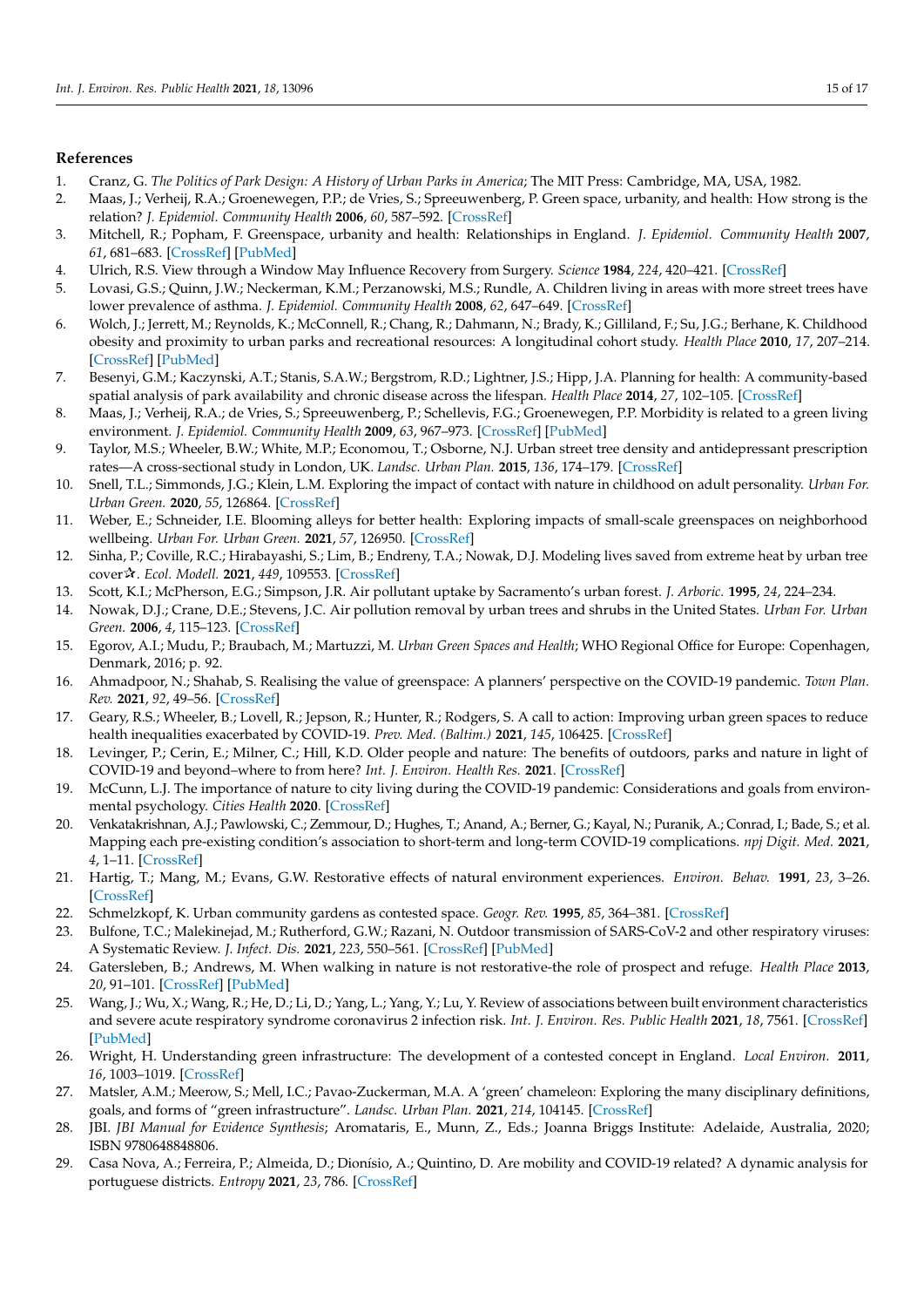- <span id="page-16-36"></span><span id="page-16-35"></span><span id="page-16-34"></span><span id="page-16-33"></span><span id="page-16-32"></span><span id="page-16-31"></span><span id="page-16-30"></span><span id="page-16-29"></span><span id="page-16-28"></span><span id="page-16-27"></span><span id="page-16-26"></span><span id="page-16-0"></span>30. DePhillipo, N.N.; Chahla, J.; Busler, M.; LaPrade, R.F. Mobile phone GPS data and prevalence of COVID-19 infections: Quantifying parameters of social distancing in the U.S. *Arch. Bone Jt. Surg.* **2021**, *9*, 217–223.
- <span id="page-16-37"></span><span id="page-16-1"></span>31. Johnson, T.F.; Hordley, L.A.; Greenwell, M.P.; Evans, L.C. Associations between COVID-19 transmission rates, park use, and landscape structure. *Sci. Total Environ.* **2021**, *789*, 148123. [\[CrossRef\]](http://doi.org/10.1016/j.scitotenv.2021.148123)
- <span id="page-16-38"></span><span id="page-16-2"></span>32. Kartal, M.T.; Depren, Ö.; Kiliç Depren, S. The relationship between mobility and COVID-19 pandemic: Daily evidence from an emerging country by causality analysis. *Transp. Res. Interdiscip. Perspect.* **2021**, *10*, 100366. [\[CrossRef\]](http://doi.org/10.1016/j.trip.2021.100366)
- <span id="page-16-39"></span><span id="page-16-3"></span>33. Noland, R.B. Mobility and the effective reproduction rate of COVID-19. *J. Transp. Health* **2021**, *20*, 101016. [\[CrossRef\]](http://doi.org/10.1016/j.jth.2021.101016)
- <span id="page-16-4"></span>34. Praharaj, S.; Han, H. Human mobility impacts on the surging incidence of COVID-19 in India. *Geogr. Res.* **2021**. [\[CrossRef\]](http://doi.org/10.1111/1745-5871.12502)
- <span id="page-16-40"></span><span id="page-16-5"></span>35. Tyrovolas, S.; Giné-Vázquez, I.; Fernández, D.; Morena, M.; Koyanagi, A.; Janko, M.; Haro, J.M.; Lin, Y.; Lee, P.; Pan, W.; et al. Estimating the COVID-19 spread through real-time population mobility patterns: Surveillance in Low-and Middle-income countries. *J. Med. Internet Res.* **2021**, *23*, e22999. [\[CrossRef\]](http://doi.org/10.2196/22999) [\[PubMed\]](http://www.ncbi.nlm.nih.gov/pubmed/33950850)
- <span id="page-16-41"></span><span id="page-16-6"></span>36. Corley, J.; Okely, J.A.; Taylor, A.M.; Page, D.; Welstead, M.; Skarabela, B.; Redmond, P.; Cox, S.R.; Russ, T.C. Home garden use during COVID-19: Associations with physical and mental wellbeing in older adults. *J. Environ. Psychol.* **2021**, *73*, 101545. [\[CrossRef\]](http://doi.org/10.1016/j.jenvp.2020.101545)
- <span id="page-16-42"></span><span id="page-16-7"></span>37. Gola, M.; Botta, M.; D'Aniello, A.L.; Capolongo, S. Influence of nature at the time of the pandemic: An experience-based survey at the time of SARS-CoV-2 to demonstrate how even a short break in nature can reduce stress for healthcare staff. *Health Environ. Res. Des. J.* **2021**, *14*, 49–65. [\[CrossRef\]](http://doi.org/10.1177/1937586721991113) [\[PubMed\]](http://www.ncbi.nlm.nih.gov/pubmed/33596709)
- <span id="page-16-43"></span><span id="page-16-8"></span>38. Heo, S.; Desai, M.U.; Lowe, S.R.; Bell, M.L. Impact of changed use of greenspace during COVID-19 pandemic on depression and anxiety. *Int. J. Environ. Res. Public Health* **2021**, *18*, 5842. [\[CrossRef\]](http://doi.org/10.3390/ijerph18115842) [\[PubMed\]](http://www.ncbi.nlm.nih.gov/pubmed/34072368)
- <span id="page-16-44"></span><span id="page-16-9"></span>39. Hubbard, G.; Den Daas, C.; Johnston, M.; Murchie, P.; Thompson, C.W.; Dixon, D. Are rurality, area deprivation, access to outside space, and green space associated with mental health during the COVID-19 pandemic? *A cross sectional study (charis-e). Int. J. Environ. Res. Public Health* **2021**, *18*, 3869. [\[CrossRef\]](http://doi.org/10.3390/ijerph18083869) [\[PubMed\]](http://www.ncbi.nlm.nih.gov/pubmed/33917067)
- <span id="page-16-45"></span><span id="page-16-10"></span>40. Jackson, S.B.; Stevenson, K.T.; Larson, L.R.; Peterson, M.N.; Seekamp, E. Outdoor activity participation improves adolescents' mental health and well-being during the COVID-19 pandemic. *Int. J. Environ. Res. Public Health* **2021**, *18*, 2506. [\[CrossRef\]](http://doi.org/10.3390/ijerph18052506)
- <span id="page-16-46"></span><span id="page-16-11"></span>41. Lee, D.G.; Lee, M.M.; Jeong, Y.M.; Kim, J.G.; Yoon, Y.K.; Shin, W.S. Influence of forest visitors' perceived restorativeness on social–psychological stress. *Int. J. Environ. Res. Public Health* **2021**, *18*, 6328. [\[CrossRef\]](http://doi.org/10.3390/ijerph18126328)
- <span id="page-16-12"></span>42. Lehberger, M.; Kleih, A.K.; Sparke, K. Self-reported well-being and the importance of green spaces—A comparison of garden owners and non-garden owners in times of COVID-19. *Landsc. Urban Plan.* **2021**, *212*, 104108. [\[CrossRef\]](http://doi.org/10.1016/j.landurbplan.2021.104108)
- <span id="page-16-13"></span>43. Longman, D.P.; Shaw, C.N.; Varela-Mato, V.; Sherry, A.P.; Ruettger, K.; Sayyah, M.; Guest, A.; Chen, Y.L.; Paine, N.J.; King, J.A.; et al. Time in nature associated with decreased fatigue in UK truck drivers. *Int. J. Environ. Res. Public Health* **2021**, *18*, 3158. [\[CrossRef\]](http://doi.org/10.3390/ijerph18063158)
- <span id="page-16-14"></span>44. Marques, P.; Silva, A.S.; Quaresma, Y.; Manna, L.R.; de Magalhães Neto, N.; Mazzoni, R. Home gardens can be more important than other urban green infrastructure for mental well-being during COVID-19 pandemics. *Urban For. Urban Green.* **2021**, *64*, 127268. [\[CrossRef\]](http://doi.org/10.1016/j.ufug.2021.127268) [\[PubMed\]](http://www.ncbi.nlm.nih.gov/pubmed/34493938)
- <span id="page-16-15"></span>45. Mayen Huerta, C.; Utomo, A. Evaluating the association between urban green spaces and subjective well-being in Mexico City during the COVID-19 pandemic. *Health Place* **2021**, *70*, 102606. [\[CrossRef\]](http://doi.org/10.1016/j.healthplace.2021.102606) [\[PubMed\]](http://www.ncbi.nlm.nih.gov/pubmed/34139612)
- <span id="page-16-16"></span>46. Pearson, A.L.; Breeze, V.; Reuben, A.; Wyatt, G. Increased use of porch or backyard nature during COVID-19 associated with lower stress and better symptom experience among breast cancer patients. *Int. J. Environ. Res. Public Health* **2021**, *18*, 9102. [\[CrossRef\]](http://doi.org/10.3390/ijerph18179102) [\[PubMed\]](http://www.ncbi.nlm.nih.gov/pubmed/34501691)
- <span id="page-16-17"></span>47. Sundara Rajoo, K.; Singh Karam, D.; Abdu, A.; Rosli, Z.; James Gerusu, G. Addressing psychosocial issues caused by the COVID-19 lockdown: Can urban greeneries help? *Urban For. Urban Green.* **2021**, *65*, 127340. [\[CrossRef\]](http://doi.org/10.1016/j.ufug.2021.127340)
- <span id="page-16-18"></span>48. Ribeiro, A.I.; Triguero-Mas, M.; Jardim Santos, C.; Gómez-Nieto, A.; Cole, H.; Anguelovski, I.; Silva, F.M.; Baró, F. Exposure to nature and mental health outcomes during COVID-19 lockdown. *A comparison between Portugal and Spain. Environ. Int.* **2021**, *154*, 106664. [\[CrossRef\]](http://doi.org/10.1016/J.ENVINT.2021.106664) [\[PubMed\]](http://www.ncbi.nlm.nih.gov/pubmed/34082237)
- <span id="page-16-19"></span>49. Rosen, M.L.; Rodman, A.M.; Kasparek, S.W.; Mayes, M.; Freeman, M.M.; Lengua, L.J.; Meltzoff, A.N.; McLaughlin, K.A. Promoting youth mental health during the COVID-19 pandemic: A longitudinal study. *PLoS ONE* **2021**, *16*, e0255294. [\[CrossRef\]](http://doi.org/10.1371/journal.pone.0255294)
- <span id="page-16-20"></span>50. Soga, M.; Evans, M.J.; Tsuchiya, K.; Fukano, Y. A room with a green view: The importance of nearby nature for mental health during the COVID-19 pandemic. *Ecol. Appl.* **2021**, *31*, 1–10. [\[CrossRef\]](http://doi.org/10.1002/eap.2248)
- <span id="page-16-21"></span>51. Heo, S.; Lim, C.C.; Bell, M.L. Relationships between local green space and human mobility patterns during COVID-19 for Maryland and California, USA. *Sustainability* **2020**, *12*, 9401. [\[CrossRef\]](http://doi.org/10.3390/su12229401)
- <span id="page-16-22"></span>52. Souza, C.N.; Rodrigues, A.C.; Correia, R.A.; Normande, I.C.; Costa, H.C.M.; Guedes-Santos, J.; Malhado, A.C.M.; Carvalho, A.R.; Ladle, R.J. No visit, no interest: How COVID-19 has affected public interest in world's national parks. *Biol. Conserv.* **2021**, *256*, 109015. [\[CrossRef\]](http://doi.org/10.1016/j.biocon.2021.109015)
- <span id="page-16-23"></span>53. Smith, M.K.S.; Smit, I.P.J.; Swemmer, L.K.; Mokhatla, M.M.; Freitag, S.; Roux, D.J.; Dziba, L. Sustainability of protected areas: Vulnerabilities and opportunities as revealed by COVID-19 in a national park management agency. *Biol. Conserv.* **2021**, *255*, 108985. [\[CrossRef\]](http://doi.org/10.1016/j.biocon.2021.108985)
- <span id="page-16-24"></span>54. Hodor, K.; Przybylak, Ł.; Kuśmierski, J.; Wilkosz-Mamcarczyk, M. Identification and analysis of problems in selected european historic gardens during the COVID-19 pandemic. *Sustainability* **2021**, *13*, 1332. [\[CrossRef\]](http://doi.org/10.3390/su13031332)
- <span id="page-16-25"></span>55. Templeton, A.J.; Goonan, K.; Fyall, A. COVID-19 and its impact on visitation and management at US national parks. *Int. Hosp. Rev.* **2021**. ahead-of-p. [\[CrossRef\]](http://doi.org/10.1108/IHR-08-2020-0039)